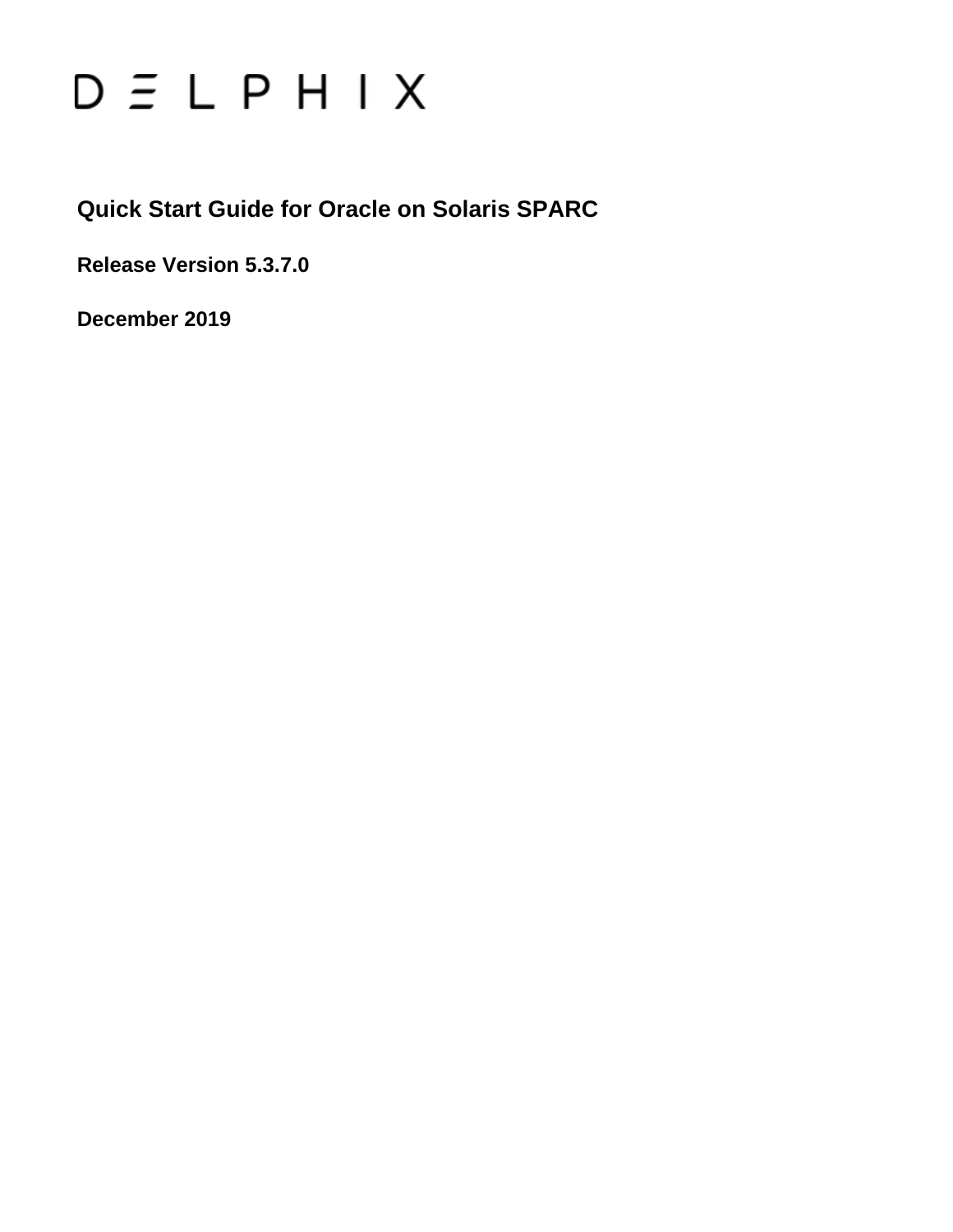Quick Start Guide for Oracle on Solaris SPARC You can find the most up-to-date technical documentation at: **[docs.delphix.com](http://docs.delphix.com)** The Delphix Web site also provides the latest product updates. If you have comments about this documentation, submit your feedback to: infodev@delphix.com

© 2019 Delphix Corp. All rights reserved.

Delphix and the Delphix logo and design are registered trademarks or trademarks of Delphix Corp. in the United States and/or other jurisdictions.

All other marks and names mentioned herein may be trademarks of their respective companies.

Delphix Corp. 1400 Seaport Blvd, Suite 200 Redwood City, CA 94063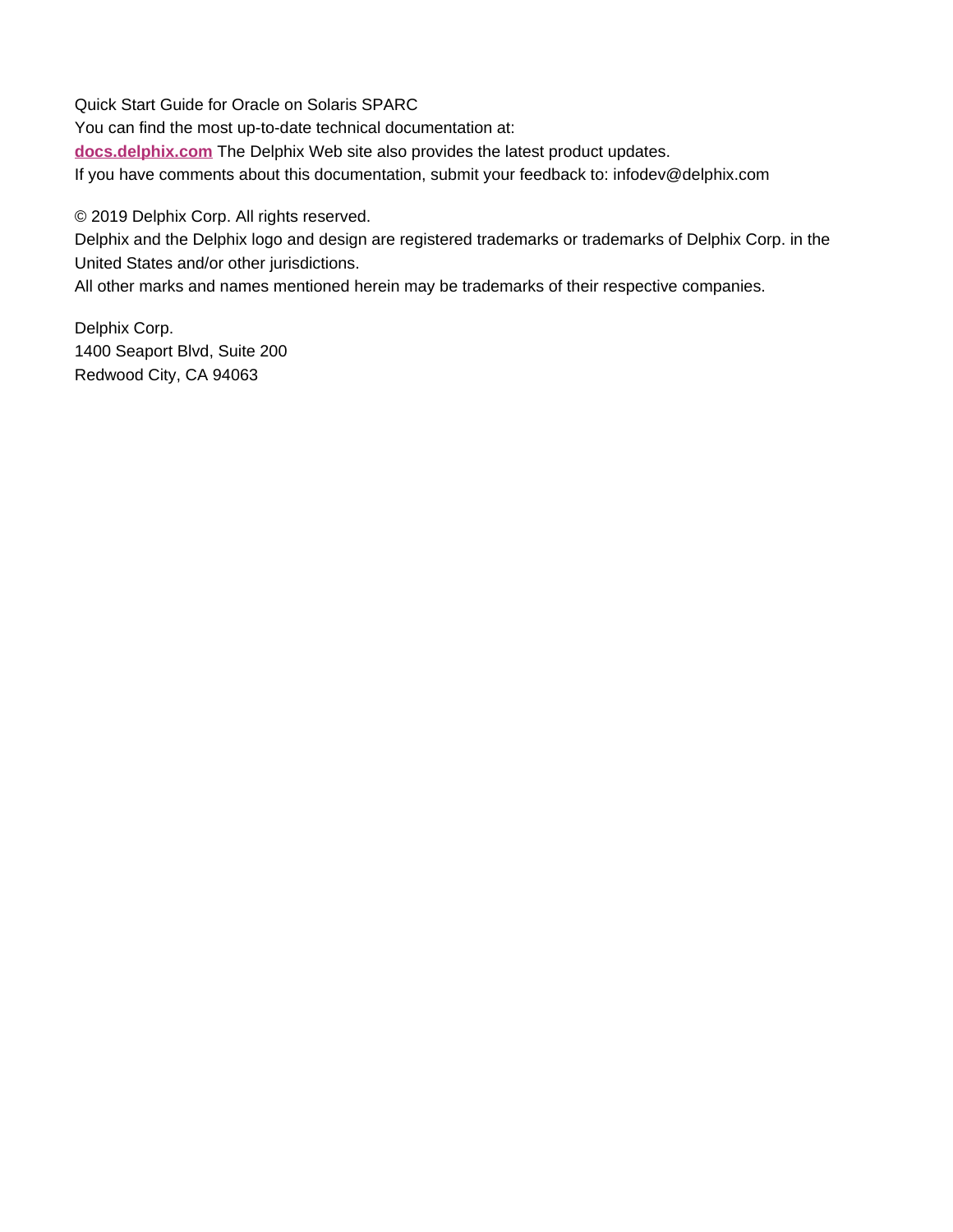# **Quick Start Guide for Oracle on Solaris SPARC**

This quick start guide, which is excerpted from the larger User Guide, is intended to provide you with a quick overview of working with Oracle database objects in the Delphix Engine. It does not cover advanced configuration options including Oracle RAC, Linking to Standby, or Best Practices for Performance. It assumes that you are working in a Lab/Dev setting, and attempting to quickly test Delphix functionality. It assumes you will use the VMware Hypervisor.

# **Overview**

In this guide, we will walk through deploying a Delphix Engine, configuring Oracle Source and Target environments on Solaris SPARC servers, creating a dSource, and provisioning a VDB.

The following diagram describes the Delphix topology for Oracle environments. It illustrates the recommended ports to be open from Delphix to remote services, to the Delphix Engine, and to the Source and Target Environments.

For this Quick Start Guide, you can ignore the following components: XPP/Validated Sync Host, Replicated Engine, and Delphix Masking Engine.



Note: Oracle listener typically runs on TCP 1521. In cases where other ports are used, substitute for 1521 above.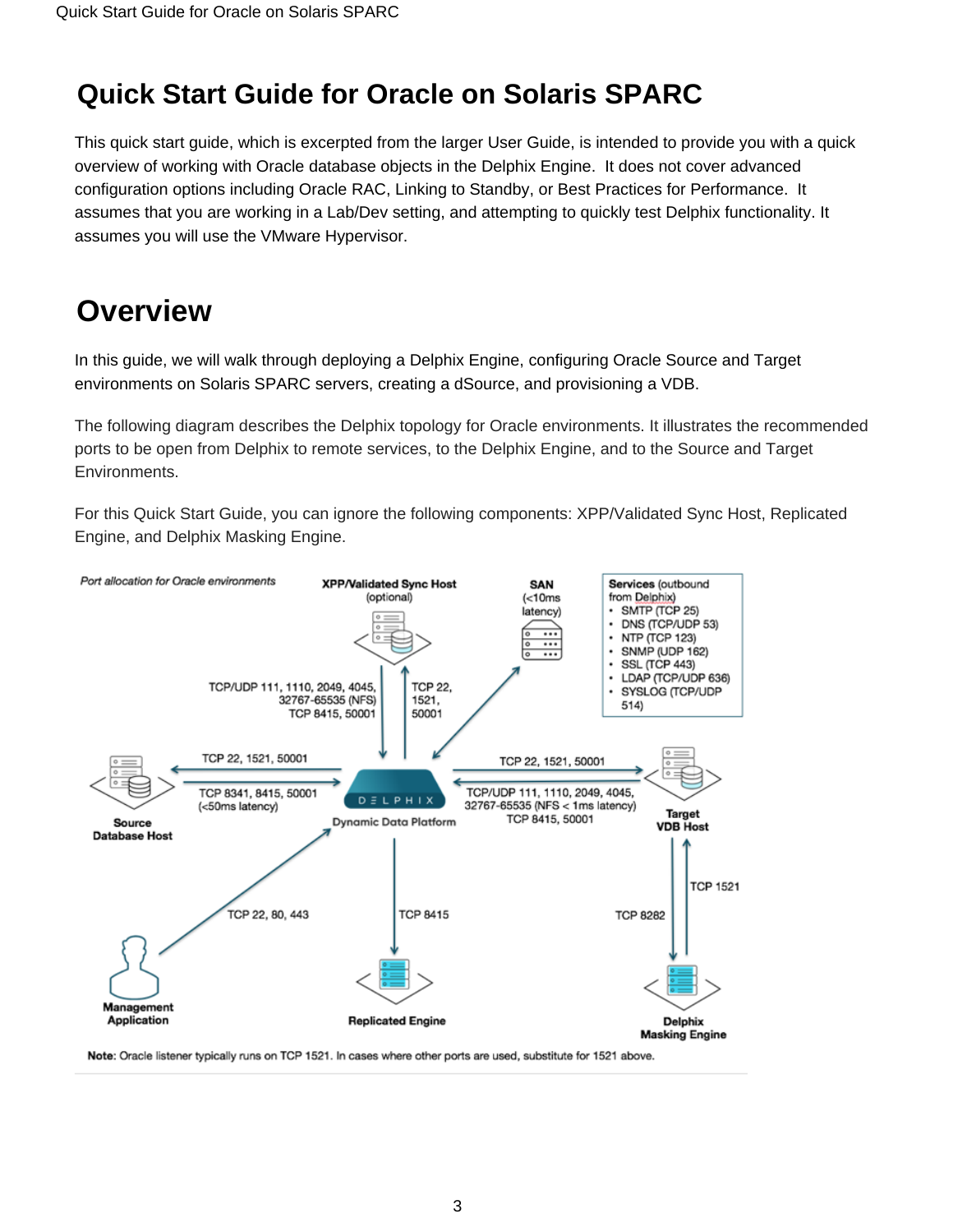# **Deploy OVA on VMware**

Use the Delphix-supplied OVA file to install the Delphix Engine. The OVA file is configured with many of the minimum system requirements and deploys to one 300GB hard disk with 8 vCPUs and 64GB RAM. The underlying storage for the install is assumed to be redundant SAN storage.

- 1. Download the OVA file from **<https://download.delphix.com>**. You will need a support login from your sales team or a welcome letter.
	- a. Navigate to "Virtual Appliance" and download the appropriate OVA. If you are unsure, use the **HW v10 OVA** type.
- 2. Login using the vSphere client to the vSphere server (or vCenter Server) where you want to install the Delphix Engine.
- 3. In the vSphere Client, click **File**.
- 4. Select **Deploy OVA Template**.
- 5. Browse to the OVA file.
- 6. Click **Next**.
- 7. Select a **hostname** for the Delphix Engine. This hostname will also be used in configuring the Delphix Engine network.
- 8. Select the **data center** where the Delphix Engine will be located.
- 9. Select the **cluster** and the **ESX host**.
- 10. Select one (1) **data store** for the **Delphix OS**. This datastore can be **thin-provisioned** and must have enough free space to accommodate the 300GB comprising the Delphix operating system.
- 11. Select four (4) or more **data stores** for Database Storage for the Delphix Engine. The Delphix Engine will stripe all of the Database Storage across these VMDKs, so for optimal I/O performance each VMDK must be equal in size and be configured **Thick Provisioned - Eager Zeroed**. Additionally, these VMDKs should be distributed as evenly as possible across all four SCSI I/O controllers.
- 12. Select the **virtual network** you want to use.

If using multiple physical NICs for link aggregation, you must use vSphere NIC teaming. Do not add multiple virtual NICs to the Delphix Engine itself. The Delphix Engine should use a single virtual network. For more information, see **[Optimal Network Architecture for the Delphix Engine](https://docs.delphix.com/display/DOCS537/Optimal+Network+Architecture+for+the+Delphix+Engine)**.

13. Click **Finish**.

The installation will begin and the Delphix Engine will be created in the location you specified

If your source database is 4 TB, you probably need 4 TB of storage for the Delphix Engine. Add at least 4 similarly sized data disks for Delphix VM e.g. for 4 TB create 4 VMDKs of 1 TB each.

For a full list of requirements and best practice recommendations, see **[Virtual Machine](https://docs.delphix.com/display/DOCS537/Virtual+Machine+Requirements+for+VMware+Platform+with+Delphix+Express)  [Requirements for VMware Platform](https://docs.delphix.com/display/DOCS537/Virtual+Machine+Requirements+for+VMware+Platform+with+Delphix+Express)**.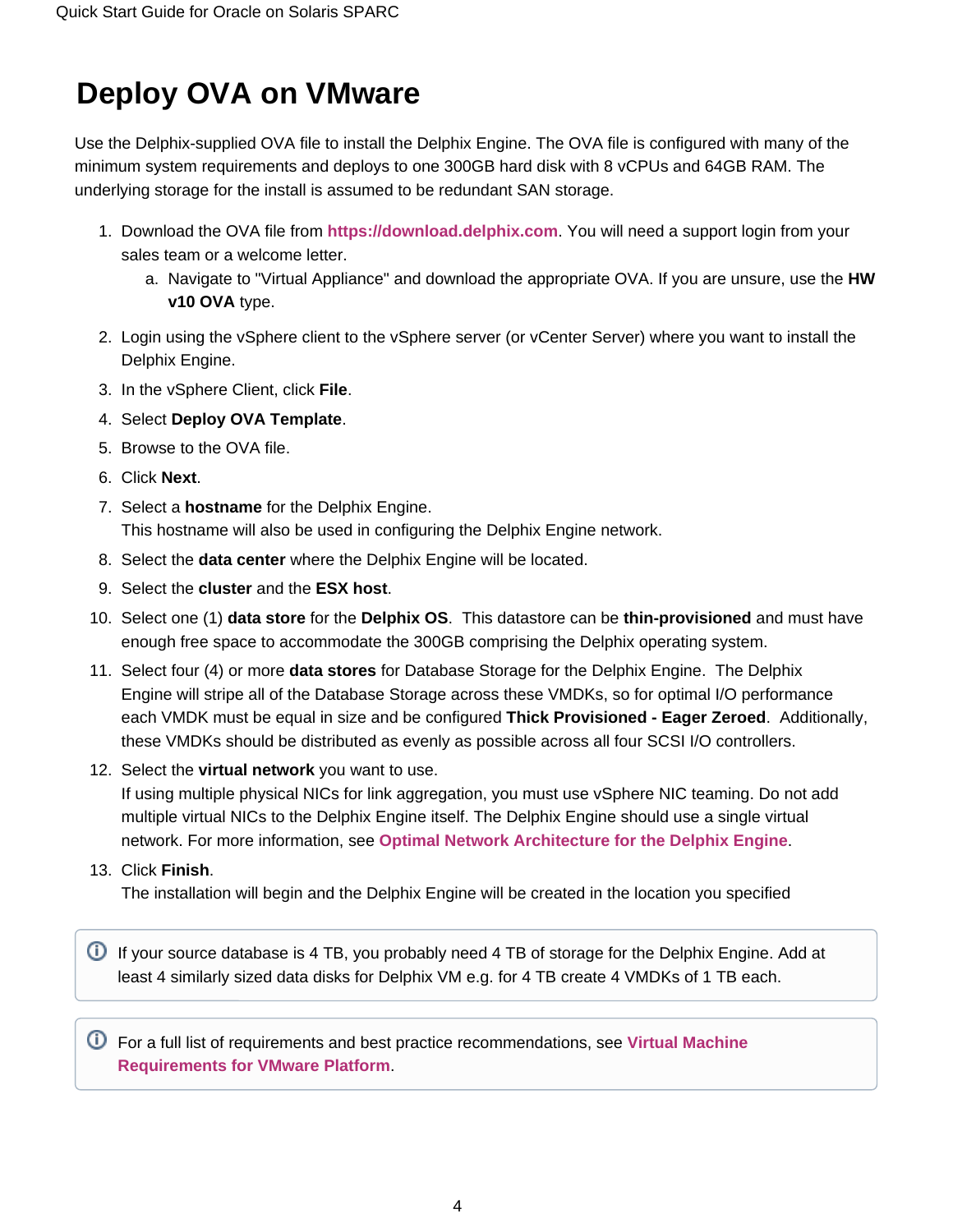## **Setup Network Access to Delphix Engine**

- 1. Power on the Delphix Engine and open the Console.
- 2. Wait for the Delphix Management Service and Delphix Boot Service to come online. This might take up to 10 minutes during the first boot. Wait for the large orange box to turn green.
- 3. Press any key to access the sysadmin console.
- 4. Enter **sysadmin@SYSTEM** for the username and **sysadmin** for the password.
- 5. You will be presented with a description of available network settings and instructions for editing.

```
Delphix Engine Network Setup
To access the system setup through the browser, the system must first be configured for networking in your
environment. From here, you can configure the primary interface, DNS, hostname, and default route. When DHCP 
is
configured, all other properties are derived from DHCP settings.
To see the current settings, run "get." To change a property, run "set <property>=<value>." To commit your 
changes,
run "commit." To exit this setup and return to the standard CLI, run "discard."
     defaultRoute IP address of the gateway for the default route -- for example, "1.2.3.4."
     dhcp Boolean value indicating whether DHCP should be used for the primary interface. Setting 
this value
                    to "true" will cause all other properties (address, hostname, and DNS) to be derived 
from the DHCP
                    response
     dnsDomain DNS Domain -- for example, "delphix.com"
    dnsServers DNS server(s) as a list of IP addresses -- for example, "1.2.3.4,5.6.7.8."
     hostname Canonical system hostname, used in alert and other logs -- for example, "myserver"
     primaryAddress Static address for the primary interface in CIDR notation -- for example, "1.2.3.4/22"
Current settings:
     defaultRoute: 192.168.1.1
     dhcp: false
    dnsDomain: example.com
     dnsServers: 192.168.1.1
    hostname: Delphix
     primaryAddress: 192.168.1.100/24
```
6. Configure the hostname. If you are using DHCP, you can skip this step.

```
delphix network setup update *> set hostname=<hostname>
Use the same hostname you entered during the server installation.
```
7. Configure DNS. If you are using DHCP, you can skip this step.

```
delphix network setup update *> set dnsDomain=<domain>
delphix network setup update *> set dnsServers=<server1-ip>[,<server2-ip>,...]
```
8. Configure either a static or DHCP address.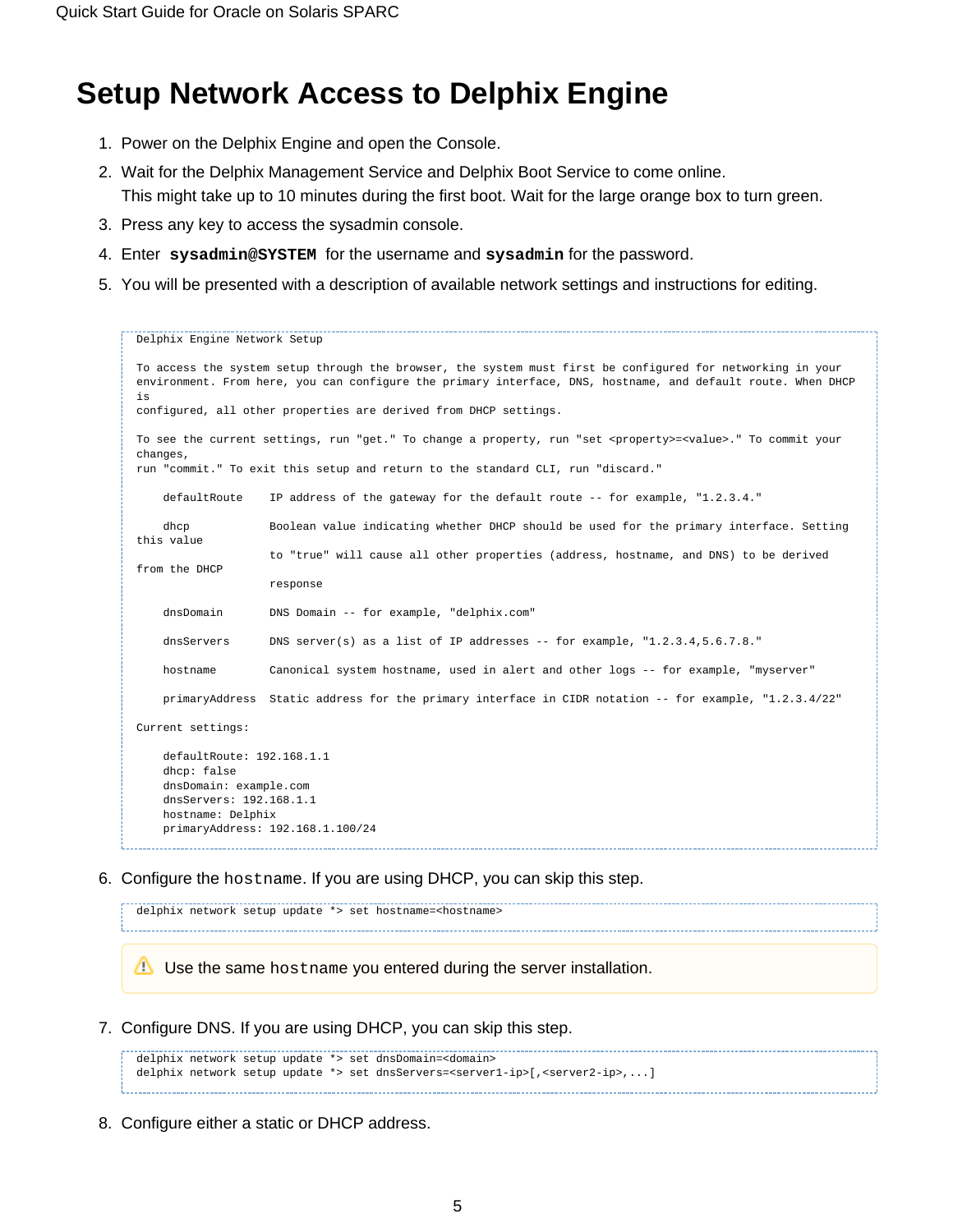| <b>DHCP Configuration</b>                                                                         |
|---------------------------------------------------------------------------------------------------|
| delphix network setup update *> set dhcp=true                                                     |
|                                                                                                   |
| <b>Static Configuration</b>                                                                       |
| delphix network setup update *> set dhcp=false                                                    |
| delphix network setup update *> set primaryAddress= <address>/<prefix-len></prefix-len></address> |
|                                                                                                   |

The static IP address must be specified in CIDR notation (for example,  $192.168.1.2/24$ )

9. Configure a default gateway. If you are using DHCP, you can skip this step.

delphix network setup update \*> set defaultRoute=<gateway-ip>

10. Commit your changes. Note that you can use the get command prior to committing to verify your desired configuration.



- 11. Check that you can now access the Delphix Engine through a Web browser by navigating to the displayed IP address, or hostname if using DNS.
- 12. Exit setup.

| delphix> exit |  |  |  |  |  |  |  |  |
|---------------|--|--|--|--|--|--|--|--|
|               |  |  |  |  |  |  |  |  |
|               |  |  |  |  |  |  |  |  |

# **Setting Up the Delphix Engine**

Once you setup the network access for Delphix Engine, enter Delphix Engine URL in your browser for server setup.

The welcome screen below will appear for you to begin your Delphix Engine setup.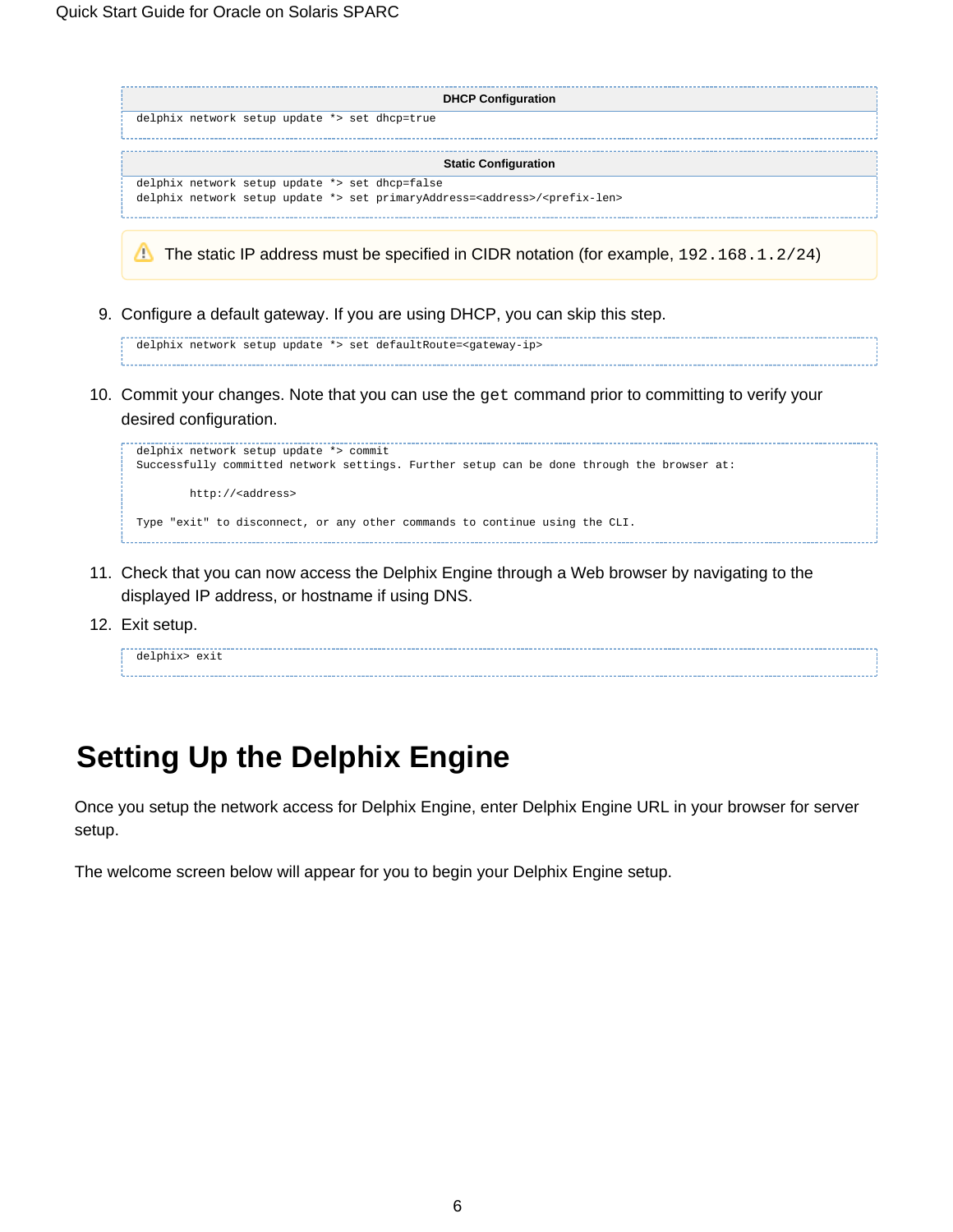| <b>DELPHIX SETUP</b>        |                                                                                                                                                                                                                                                                                                          | <b>Setup Help</b> |
|-----------------------------|----------------------------------------------------------------------------------------------------------------------------------------------------------------------------------------------------------------------------------------------------------------------------------------------------------|-------------------|
| Virtualization Setup        |                                                                                                                                                                                                                                                                                                          |                   |
| Welcome                     | Welcome                                                                                                                                                                                                                                                                                                  |                   |
|                             | Choose engine type to setup:                                                                                                                                                                                                                                                                             |                   |
| Administrators              | <b>O</b> Virtualization<br>◯ Masking                                                                                                                                                                                                                                                                     |                   |
| Time                        | This wizard will step you through the setup. During this process you will complete the following:                                                                                                                                                                                                        |                   |
| Network<br>Network Security | - Create your password for the default "sysadmin" user<br>· Set the system time<br>- Configure network and services<br>- Configure the storage pool<br>- Configure proxies, SMTP, and LDAP (these are optional)                                                                                          |                   |
|                             | - Register your software                                                                                                                                                                                                                                                                                 |                   |
| Storage                     | After setup is complete, you will have two administrators defined:<br>. The system administrator, "sysadmin" with the password you defined. This will be the system<br>administrator for the instance.<br>- The engine administrator, "admin" with the password you defined. This is typically a DBA who |                   |
| Serviceability              | will administer all the data managed by the instance.                                                                                                                                                                                                                                                    |                   |
| Authentication              | When setup is complete, log in as engine administrator to begin using your engine.                                                                                                                                                                                                                       |                   |
| Kerberos                    |                                                                                                                                                                                                                                                                                                          |                   |
| Registration                |                                                                                                                                                                                                                                                                                                          |                   |
| Summary                     |                                                                                                                                                                                                                                                                                                          |                   |

Delphix Engine Setup Screen

The setup procedure uses a wizard process to take you through a set of configuration screens:

- Administrators
- $•$  Time
- Network
- Network Security
- Storage
- Serviceability
- Authentication
- Kerberos
- Registration
- Summary

.

1. Connect to the Delphix Engine at http://**<Delphix Engine>**/login/index.html#serverSetup

The **Delphix Setup** application will launch when you connect to the server.

Enter your **sysadmin** login credentials, which initially defaults to the username **sysadmin**, with the initial default password of **sysadmin**. On first login, you will be prompted to change the initial default password.

2. Click **Next**.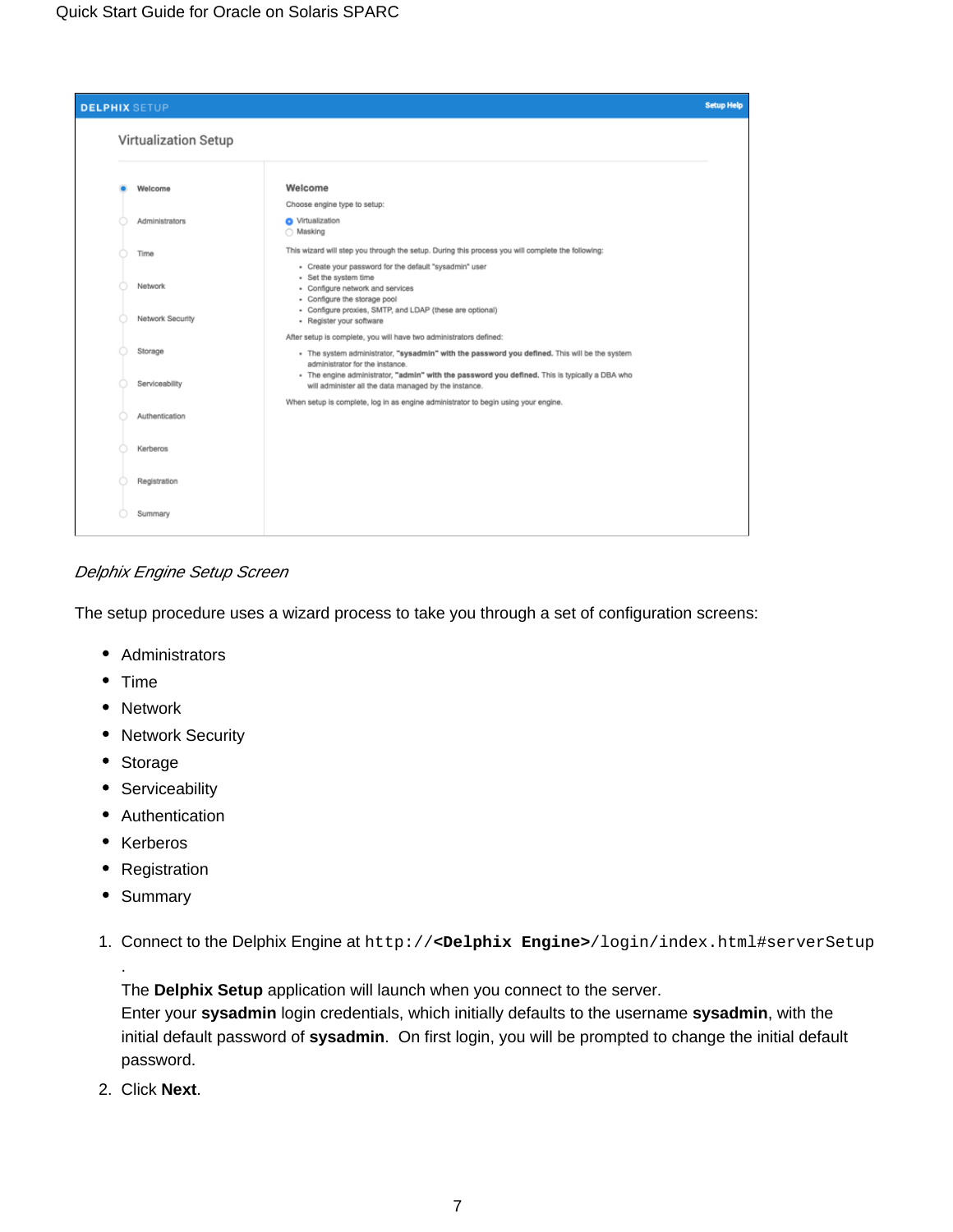### **Administrators**

The Delphix Engine supports two types of administrators:

- **System Administrator (sysadmin)** this is the engine system administrator. The sysadmin password is defined here**.**
- Engine Administrator (**admin)**  this is typically a DBA who will administer all the data managed by the engine.

On the Administrators tab, you set up the sysadmin password by entering an email address and password. The details for the delphix admin are displayed for reference.

The default domain user created on Delphix Engines is now **admin** instead of delphix\_admin. When engines created before 5.3.1 are upgraded to 5.3.1 or later they will retain their old username 'delphix admin'. To avoid complications Delphix recommends creating users with an admin role and then Disabling delphix\_admin.

### **System Time**

Choose your option to setup system time in this section.

For a Quick Start, simply set the time and your timezone. You can change this later.

### **Network**

The initial out-of-the-box network configuration in the OVA file is set to use a single VMXNET3 network adapter.

You've already configured this in the initial configuration. Delphix supports more advanced configurations, but you can enable those later.

### **Storage**

You should see the data storage VMDKs or RDMs you created during the OVA installation. Click Next to configure these for data storage.

### **Serviceability**

Choose your options to configure serviceability settings.

For a Quick Start, take the defaults. You can change this later.

### **Authentication**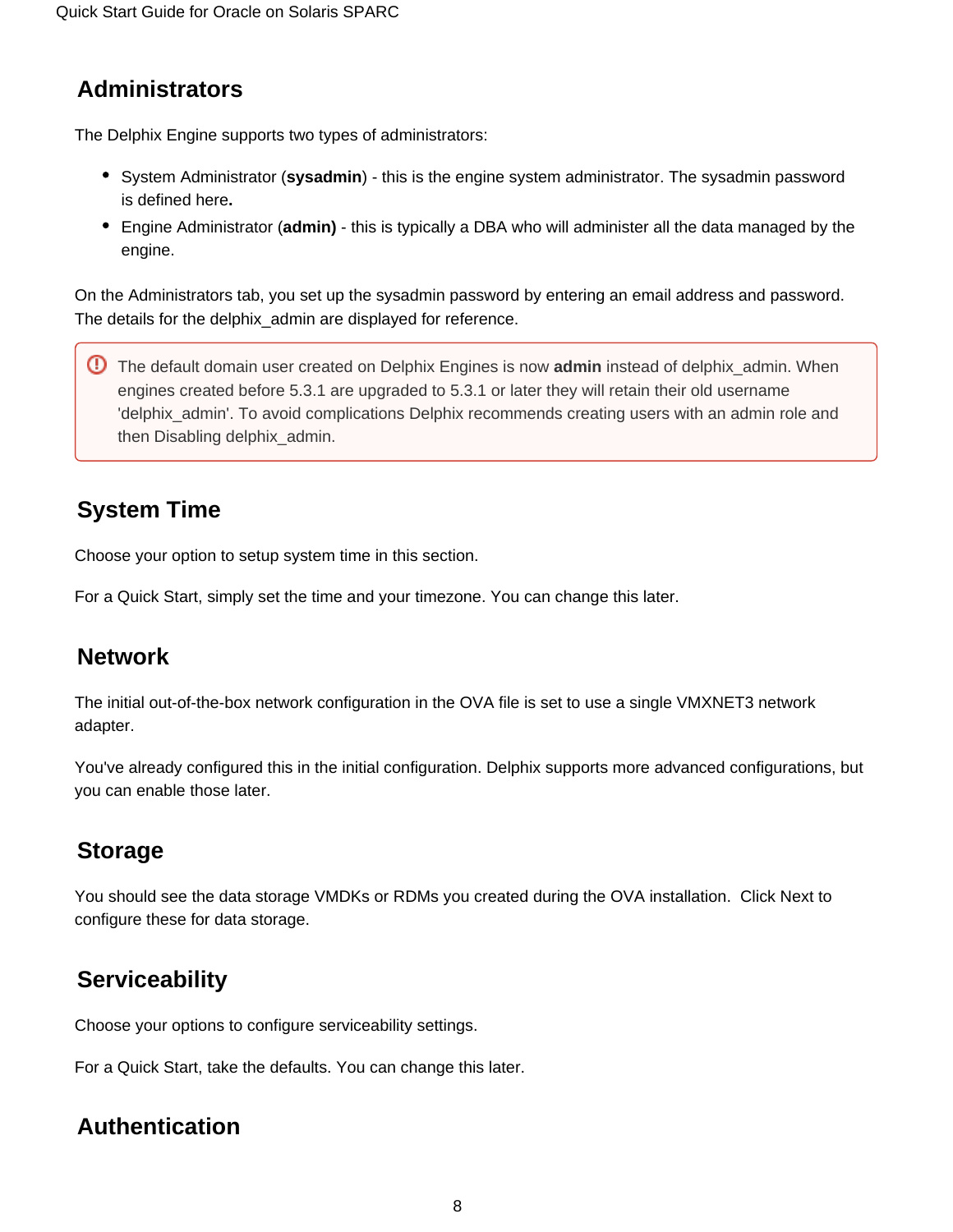Choose your options to configure authentication services.

For a Quick Start, take the defaults. You can change this later.

### **Registration**

If the Delphix Engine has access to the external Internet (either directly or through a web proxy), then you can auto-register the Delphix Engine:

- 1. Enter your **Support Username** and **Support Password**.
- 2. Click **Register**.

If external connectivity is not immediately available, you must perform manual registration.

- 1. Copy the **Delphix Engine registration code** in one of two ways:
	- a. Manually highlight the registration code and copy it to clipboard. Or,
	- b. Click **Copy Registration Code to Clipboard**.
- 2. Transfer the Delphix Engine's registration code to a workstation with access to the external network Internet. For example, you could e-mail the registration code to an externally accessible e-mail account.
- 3. On a machine with access to the external Internet, please use your browser to navigate to the Delphix Registration Portal at **[http://register.delphix.com](http://register.delphix.com/)**.
- 4. Login with your Delphix support credentials (username and password).
- 5. Paste the **Registration Code**.
- 6. Click **Register**.
- While your Delphix Engine will work without registration, we strongly recommend that you register each Delphix Engine as part of the setup. Failing to register the Delphix Engine will impact its supportability and security in future versions.

To regenerate the registration code for a Delphix Engine please refer to, **[Regenerating the Delphix Engine](https://docs.delphix.com/display/DOCS537/Regenerating+the+Delphix+Engine+Registration+Code)  [Registration Code](https://docs.delphix.com/display/DOCS537/Regenerating+the+Delphix+Engine+Registration+Code)**. Delphix strongly recommends that you regenerate this code and re-register the engine regularly to maximize the Support Security of the Delphix Engine. Delphix recommends doing this every six months.

### **Summary**

The final summary tab will enable you to review your configurations for System Time, Network, Storage, Serviceability, and Authentication.

- 1. Click the **Back** button to go back and to change the configuration for any of these server settings.
- 2. If you are ready to proceed, then click **Submit**.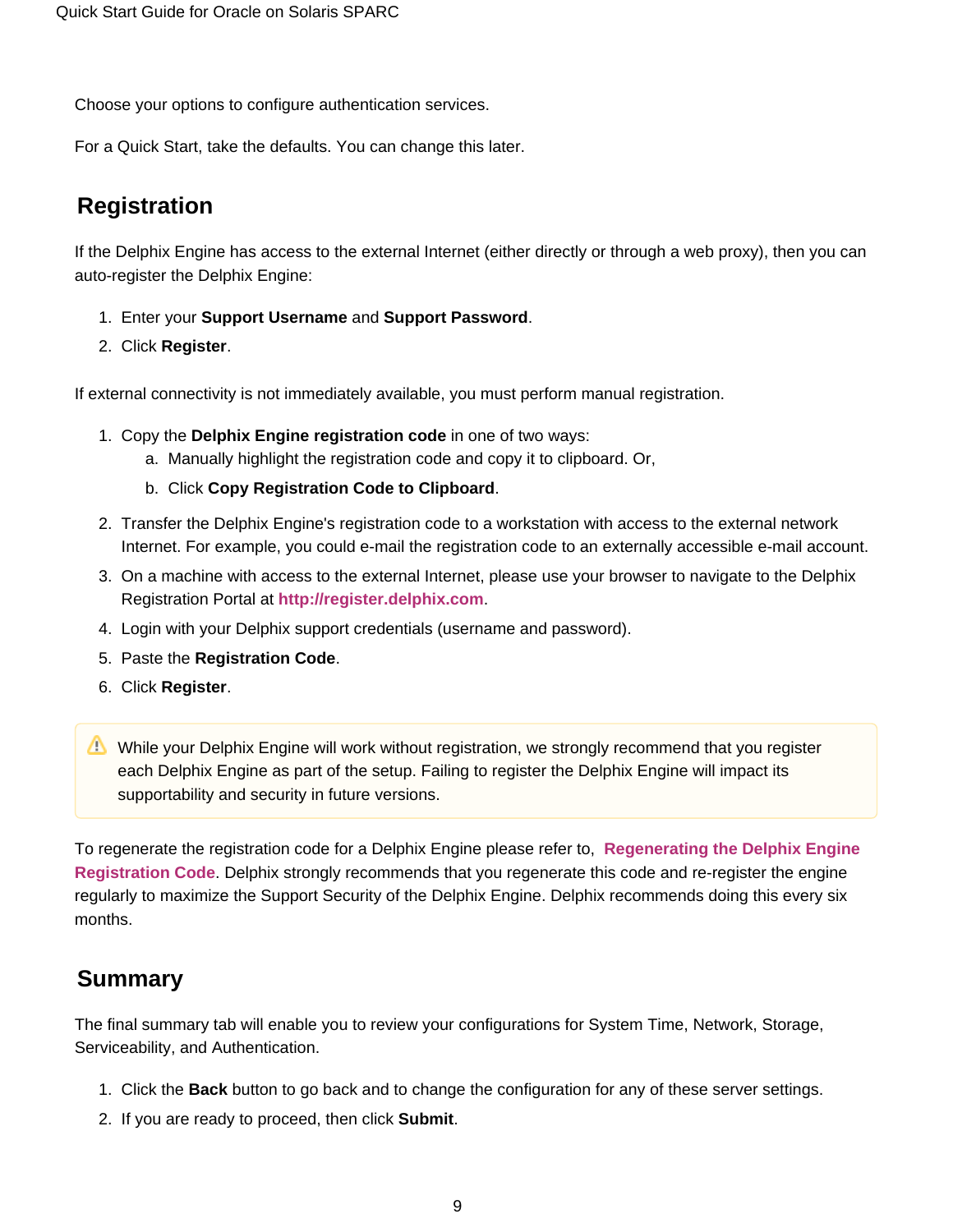- 3. Click **Yes** to confirm that you want to save the configuration.
- 4. Click **Setup** to acknowledge the successful configuration.
- 5. There will be a wait of several minutes as the Delphix Engine completes configuration.

### **Source Host Requirements**

- 1. Create an operating system user (**delphix\_os**). This user is easily created by the **[createDelphixOSUse](https://docs.delphix.com/download/attachments/120930377/createDelphixOSUser.sh?version=1&modificationDate=1548354966461&api=v2) [r.sh](https://docs.delphix.com/download/attachments/120930377/createDelphixOSUser.sh?version=1&modificationDate=1548354966461&api=v2)** script.
	- a. Profile and privileges should be the same as the Oracle user (i.e. **oracle**) on the host. For example, **delphix\_os** should have the same environment variable settings (\$PATH, \$ORACLE\_HOME, etc.), umask, and ulimit settings, as **oracle**.

Shortcut: Source the **oracle** login script from the **delphix\_os** login script.

- b. Group memberships:
	- i. The primary OS group of the Delphix Engine software owner account's (i.e. **delphix\_os**) should be the same as the Oracle software owner account (i.e. **oracle**). In most cases, this is an OS group named **oinstall**. There are lots of cases where the OS group named **d ba** fills this role, so be sure to check the group membership of the Oracle software owner account.

#### **Oracle Inventory OS group**

The explanation of which OS group is primary on all Oracle software owner accounts is documented in the "Oracle12c Database Installation Guide" in the chapter on "**[Configuring Users, Groups, and Environments for Oracle](http://docs.oracle.com/database/121/LADBI/usr_grps.htm#LADBI7652)  [Database](http://docs.oracle.com/database/121/LADBI/usr_grps.htm#LADBI7652)**", which states explicitly that the OS group for the Oracle Inventory **oinsta ll** should be primary. However, please be aware that not all Oracle installations necessarily follow these guidelines.

ii. If the Oracle OSDBA group (typically **dba**) is not already the primary OS group of the Delphix software owner account (i.e. **delphix\_os**), then it must be set as a secondary group.

The reason Delphix Engine software owner account (i.e. **delphix\_os**) must have membership in the same OS groups as the Oracle software owner (i.e. **oracle**), specifically in the OSDBA group, is so that the engine can execute the Oracle RMAN executable, which to do so requires connection to the database instance as SYSDBA.

OS accounts belonging to the OSDBA group can employ "OS authentication" when connecting to an Oracle database instance by not specifying a username or a password (i. e. **rman target /**), thus eliminating the need to store or retrieve a SYSDBA password.

#### ത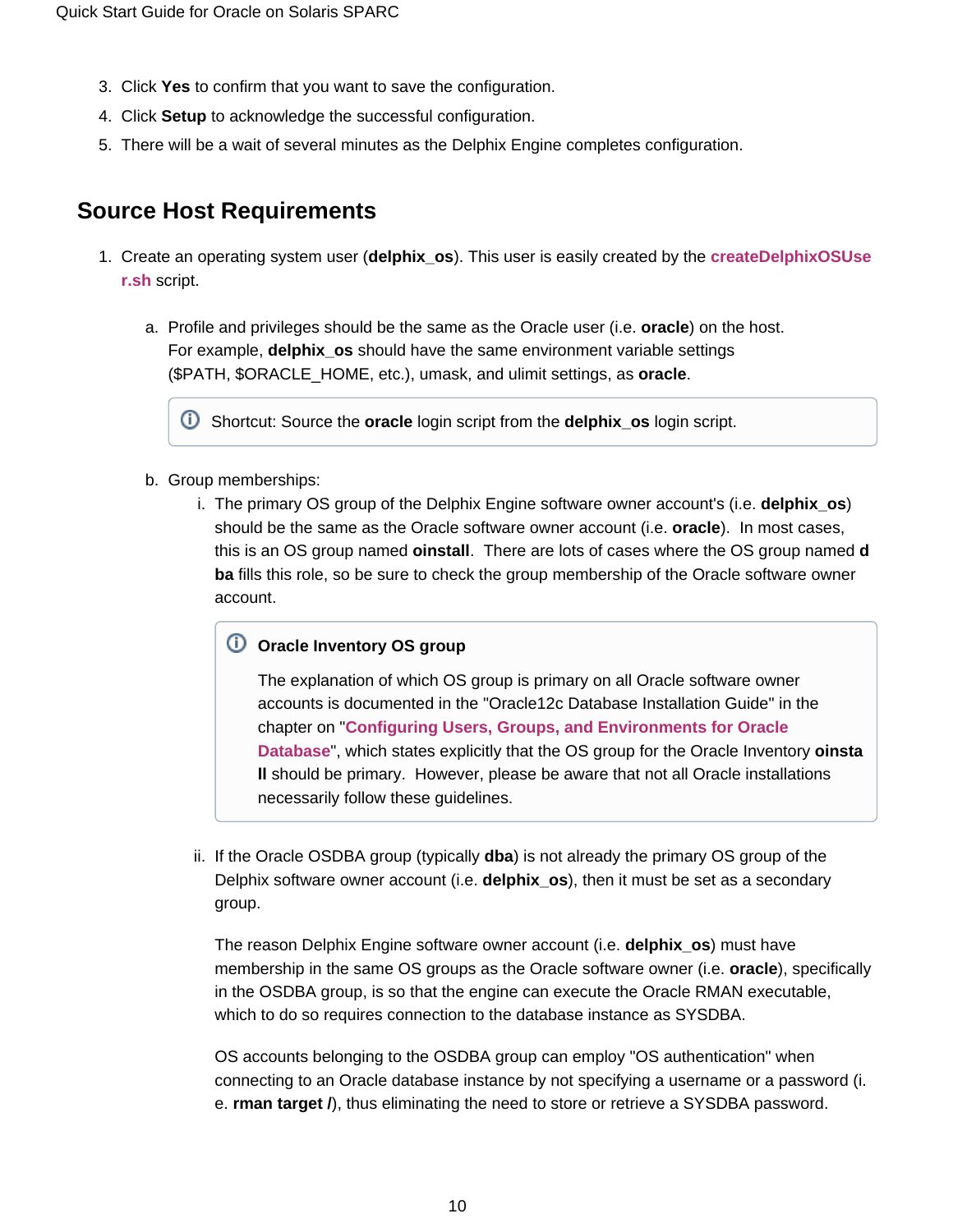#### **Oracle 12c**

For Oracle 12c and later versions of Oracle databases which provide better role separation, the **delphix\_os** user can also use OSBACKUPDBA as its secondary group. This is typically the **backupdba** group on the host. For more information, please refer to the "Oracle12c Database Installation Guide" in the chapter subsection on "**[Extended Oracle Database Groups for Job Role Separation](http://docs.oracle.com/database/121/LADBI/usr_grps.htm#BABHDBFJ)**".

iii. If the Oracle ASM ownership groups (typically **asmadmin** and **asmdba**) exist on the host, they should be assigned to the Delphix Engine software owner account (i.e. **delphix\_os**) as secondary groups.

#### **Summary**

An excellent "rule of thumb" to follow is that the setup of OS groups for the Delphix Engine software owner account (i.e. **delphix\_os**) should be the same as for the Oracle software owner account (i.e. **oracle**).

- 2. There must be a directory on the source host where the Delphix Engine Toolkit can be installed, for example: /var/opt/delphix/Toolkit.
	- a. The **delphix\_os** user and primary OS group (i.e. **oinstall**) must own the directory.
	- b. The directory must have permissions -rwxrwx--- (0770), but you can also use more permissive settings.
	- c. The file-system in which this directory resides should have at least 1.6GB of available storage: 400MB for the toolkit and 400MB for the set of logs generated by each client that runs out of the toolkit.
- 3. The Delphix Engine must be able to make an SSH connection to the source host (typically port 22).

On a Solaris host, **gtar** must be installed. Delphix uses gtar to handle long file names when extracting the toolkit files into the toolkit directory on a Solaris host. The gtar binary should be installed in one of the following directories:

- /**[bin:/usr](http://bin/usr)**
- /**[bin:/sbin:/usr](http://bin/sbin:/usr)**
- /**[sbin:/usr/contrib](http://sbin/usr/contrib)**
- /**[bin:/usr/sfw](http://bin/usr/sfw)**
- /**[bin:/opt/sfw](http://bin/opt/sfw)**
- /**[bin:/opt/csw/bin](http://bin/opt/csw/bin)**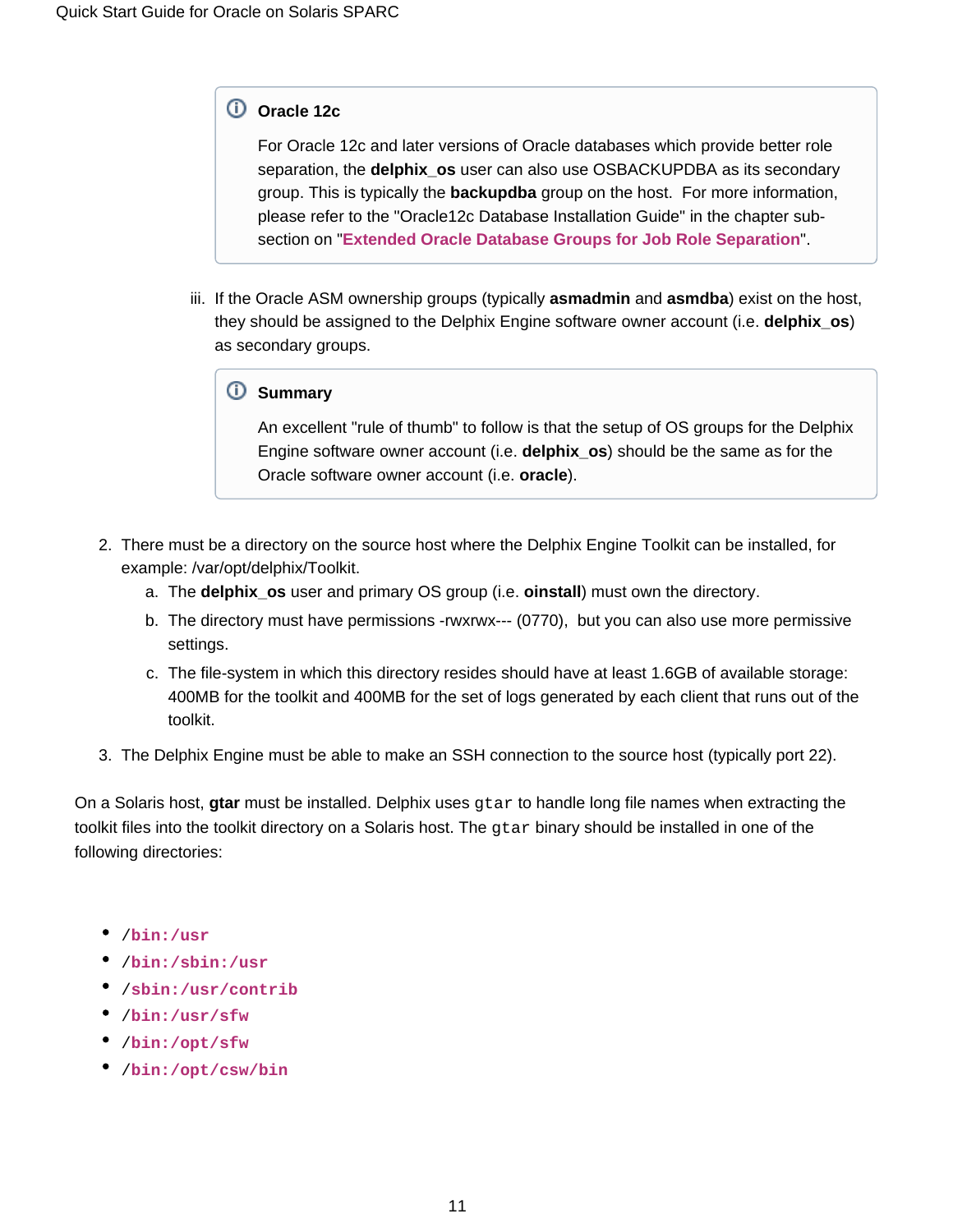Sudo access to pargs on the Solaris operating system is required for the detection of listeners with nonstandard configurations on both source and target environments. Super-user access level is needed to determine the TNS\_ADMIN environment variable of the user running the listener (typically **oracle**, the installation owner). From TNS\_ADMIN, the Delphix OS user **delphix\_os** can derive connection parameters.

| Example: Solaris /etc/sudoers entries for a Delphix Source |
|------------------------------------------------------------|
| Defaults:delphix_os !requiretty                            |
| delphix_os ALL=NOPASSWD:/usr/bin/pargs                     |
|                                                            |

On a Solaris target, sudo access to mount and umount is also required.



### **Source Database Requirements**

- 1. Source databases must be in **ARCHIVELOG** mode to ensure that redo logs are archived. **(Mandatory).**  Archive logs are required to make SnapSyncs consistent and provisionable.
- 2. There must be a database user (**delphix\_db**) created by the **[createDelphixDBUser.sh](https://docs.delphix.com/download/attachments/120930377/createDelphixDBUser.sh?version=1&modificationDate=1548354966484&api=v2)** script. This script is part of the HostChecker bundle and grants **SELECT** privileges on specific system tables for the user. See the topics **[Using HostChecker to Validate Oracle Source and Target Environments](https://docs.delphix.com/display/DOCS537/Using+HostChecker+to+Validate+Oracle+Source+and+Target+Environments)** for more about using the HostChecker bundle.

#### **Oracle pluggable databases**

For an Oracle pluggable database, there must be one database user (delphix\_db) for the pluggable database and one common database user (c##delphix\_db) for its container database. The createDelphixDBUser.sh script should be run twice to create a CDB user and then a PDB user.

3. Enable **Block Change Tracking (BCT)**. **(Highly Recommended)**. Without BCT, incremental SnapSyncs must scan the entire database.

**U** BCT is an Enterprise Edition feature.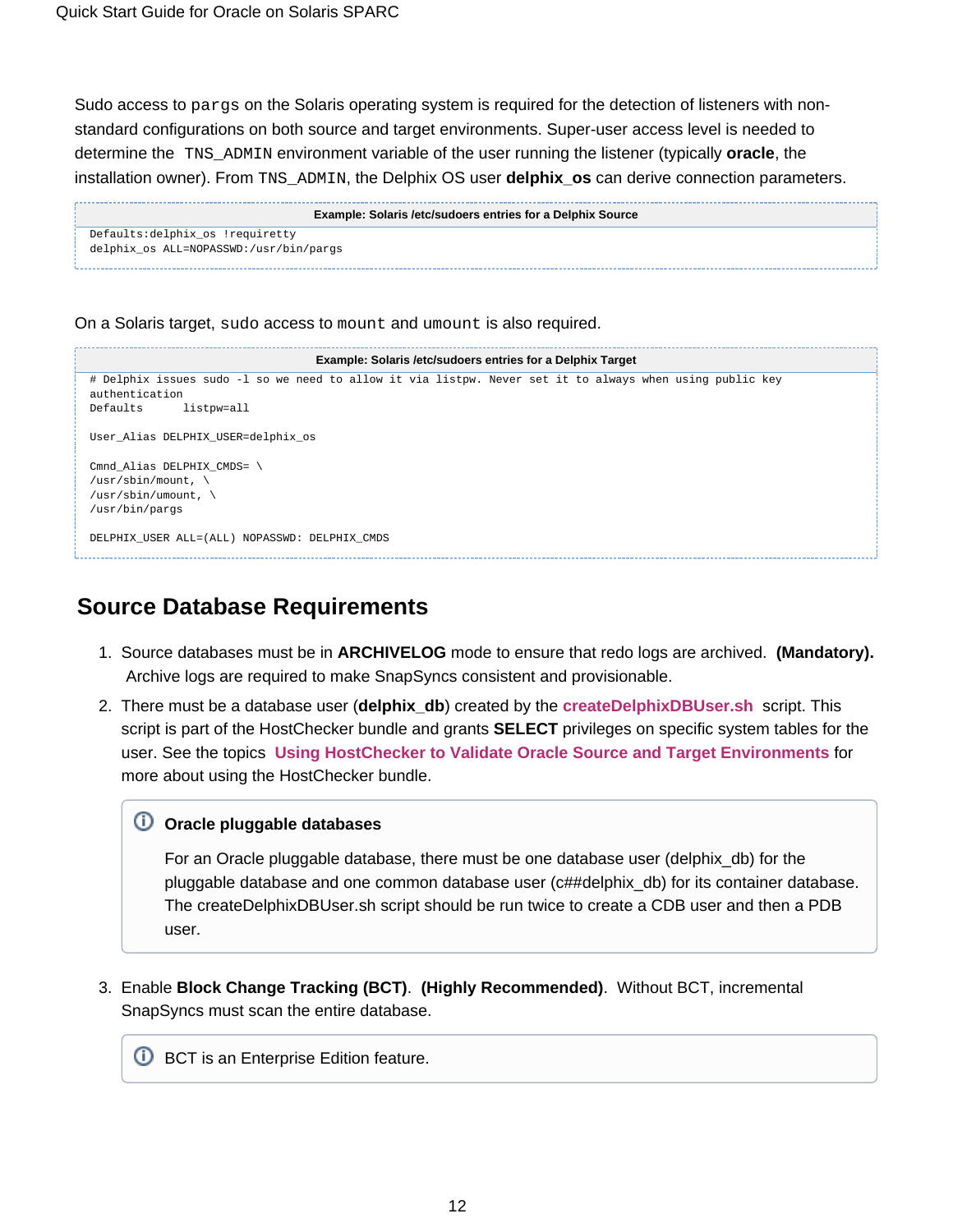#### **Patch Required**

In order to use BCT in versions, 10.2.0.5 and 11.2.0.2 (even for primary databases) Oracle installation should have a patch for Oracle Bug 10170431. Without this fix, BCT might use too much CPU. See MOS 10170431.8

If an Oracle installation has already been patched or once the patch is applied, use the CLI to update the repository for this installation so that applied patches include Oracle bug number 10170431, this will let SnapSync know that the bug has been fixed. If the repository does not indicate that Oracle bug 10170431 has been addressed, SnapSync will show a warning about this bug for each SnapSync.

See **[Updating repository for Oracle applied patches with the Command Line Interface](https://docs.delphix.com/display/DOCS537/Linking+Oracle+Physical+Standby+Databases#LinkingOraclePhysicalStandbyDatabases-AppliedPatches)**

See **[Linking Oracle Physical Standby Databases](https://docs.delphix.com/display/DOCS537/Linking+Oracle+Physical+Standby+Databases)** for restrictions on enabling BCT on Oracle Physical Standby databases.

Enter this command to enable BCT:

alter database enable block change tracking using file '<user specified file>';

The "*USING FILE user specified file*" clause defines the location of the change tracking file on the OS. This can be omitted by enabling OMF (Oracle-Managed Files).

4. Enable **FORCE LOGGING**. **(Highly Recommended)**. This prevents **NOLOGGING** operations on Source Databases. Oracle requires FORCE LOGGING for proper management of standby databases.

Enter this command to enable FORCE LOGGING:

SQL> ALTER DATABASE force logging;

- **If you do not enable FORCE LOGGING and NOLOGGING operations take place, you will get a** Fault from the Delphix Engine. If you must use NOLOGGING to meet specific performance criteria, take a new snapshot of the source database after doing the NOLOGGING operations to bring the dSource up-to-date before provisioning VDBs. To avoid repeated Faults, you can disable "Diagnose Nologging" on your dSource.
- 5. If the online redo log files are located on RAW or ASM devices, then the Delphix Engine LogSync feature can operate in **Archive Only** mode only. See the topics **[Advanced Data Management](https://docs.delphix.com/display/DOCS537/Advanced+Data+Management+Settings+for+Oracle+dSources)  [Settings for Oracle dSources](https://docs.delphix.com/display/DOCS537/Advanced+Data+Management+Settings+for+Oracle+dSources)** and **[Linking Oracle Physical Standby Databases](https://docs.delphix.com/display/DOCS537/Linking+Oracle+Physical+Standby+Databases)** for more information.

### **Target Host Requirements**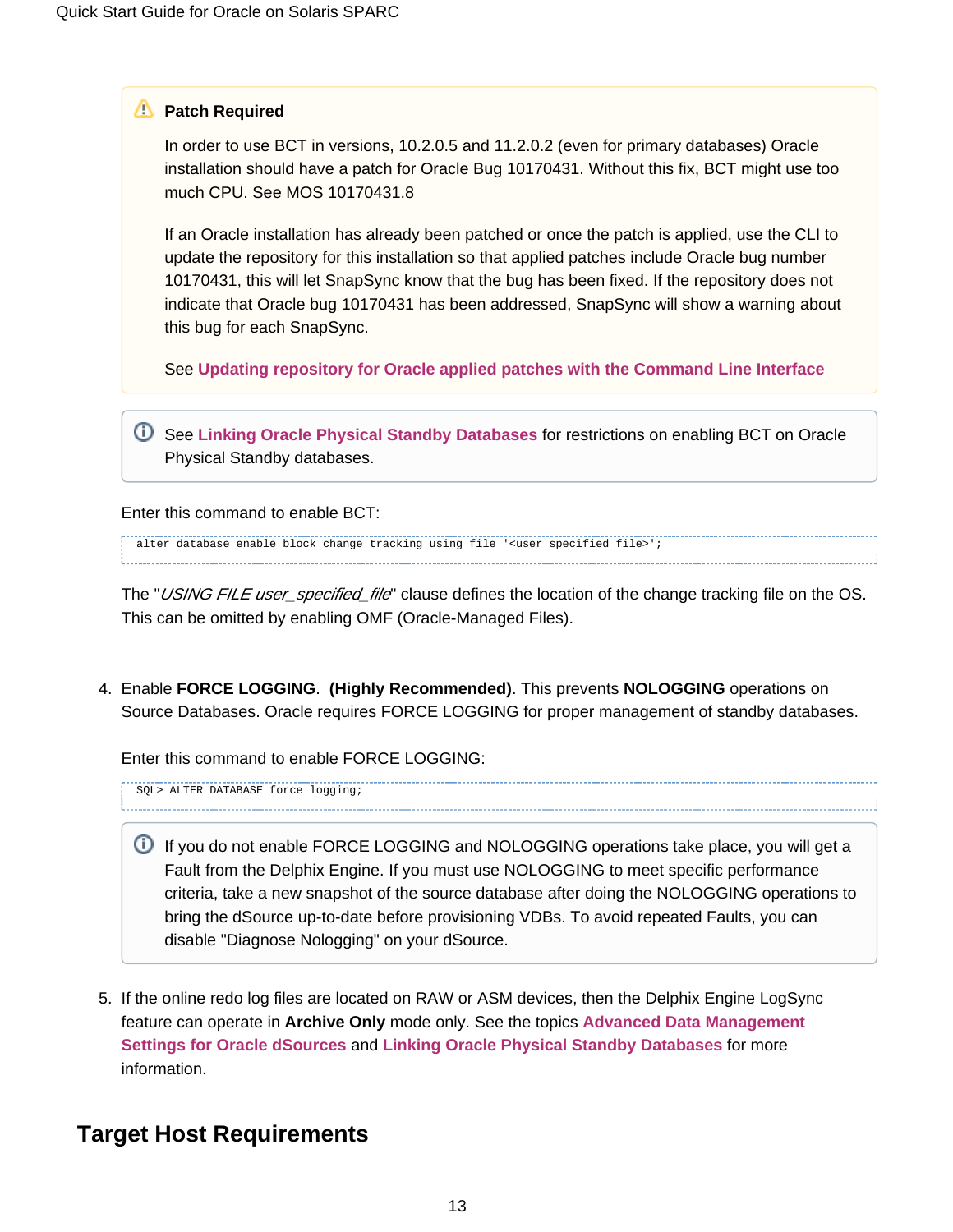- 1. Create an operating system user (**delphix\_os**). This user is easily created by the **[createDelphixOSUse](https://docs.delphix.com/download/attachments/120930377/createDelphixOSUser.sh?version=1&modificationDate=1548354966461&api=v2) [r.sh](https://docs.delphix.com/download/attachments/120930377/createDelphixOSUser.sh?version=1&modificationDate=1548354966461&api=v2)** script.
	- a. Profile and privileges should be the same as the Oracle user (i.e. **oracle**) on the host. For example, **delphix\_os** should have the same environment variable settings (\$PATH, \$ORACLE\_HOME, etc.), umask, and ulimit settings, as **oracle**.

Shortcut: Source the **oracle** login script from the **delphix\_os** login script.

- b. Group memberships:
	- i. The primary OS group of the Delphix Engine software owner's account (i.e. **delphix\_os**) should be the same as the Oracle software owner's account (i.e. **oracle**). In most cases, this is an OS group named **oinstall**. There are lots of cases where the OS group named **d ba** fills this role, so be sure to check the group membership of the Oracle software owner account.

#### **Oracle Inventory OS group**

The explanation of which OS group is primary on all Oracle software owner accounts is documented in the "Oracle12c Database Installation Guide" in the chapter on "**[Configuring Users, Groups, and Environments for Oracle](http://docs.oracle.com/database/121/LADBI/usr_grps.htm#LADBI7652)  [Database](http://docs.oracle.com/database/121/LADBI/usr_grps.htm#LADBI7652)**", which states explicitly that the OS group for the Oracle Inventory **oinsta ll** should be primary. However, please be aware that not all Oracle installations necessarily follow these guidelines.

The reason Delphix Engine software owner account (i.e. **delphix\_os**) must have membership in the same OS groups as the Oracle software owner (i.e. **oracle**), specifically in the OSDBA group, is so that Delphix can execute the Oracle RMAN executable, which to do so requires connection to the database instance as SYSDBA.

OS accounts belonging to the OSDBA group can employ "OS authentication" when connecting to an Oracle database instance by specifying either username nor password (i. e. **rman target /**), thus eliminating the need to store or retrieve a SYSDBA password.

#### **Oracle 12c**

For Oracle 12c and later versions of Oracle databases which provide better role separation, the **delphix\_os** user can also use OSBACKUPDBA as its primary group. This is typically the **backupdba** group on the host. For more information, please refer to the "Oracle12c Database Installation Guide" in the chapter subsection on "**[Extended Oracle Database Groups for Job Role Separation](http://docs.oracle.com/database/121/LADBI/usr_grps.htm#BABHDBFJ)**".

ii. If the Oracle OSDBA group (typically **dba**) is not already the primary OS group of the Delphix software owner account (i.e. **delphix\_os**), then it must be set as a secondary group.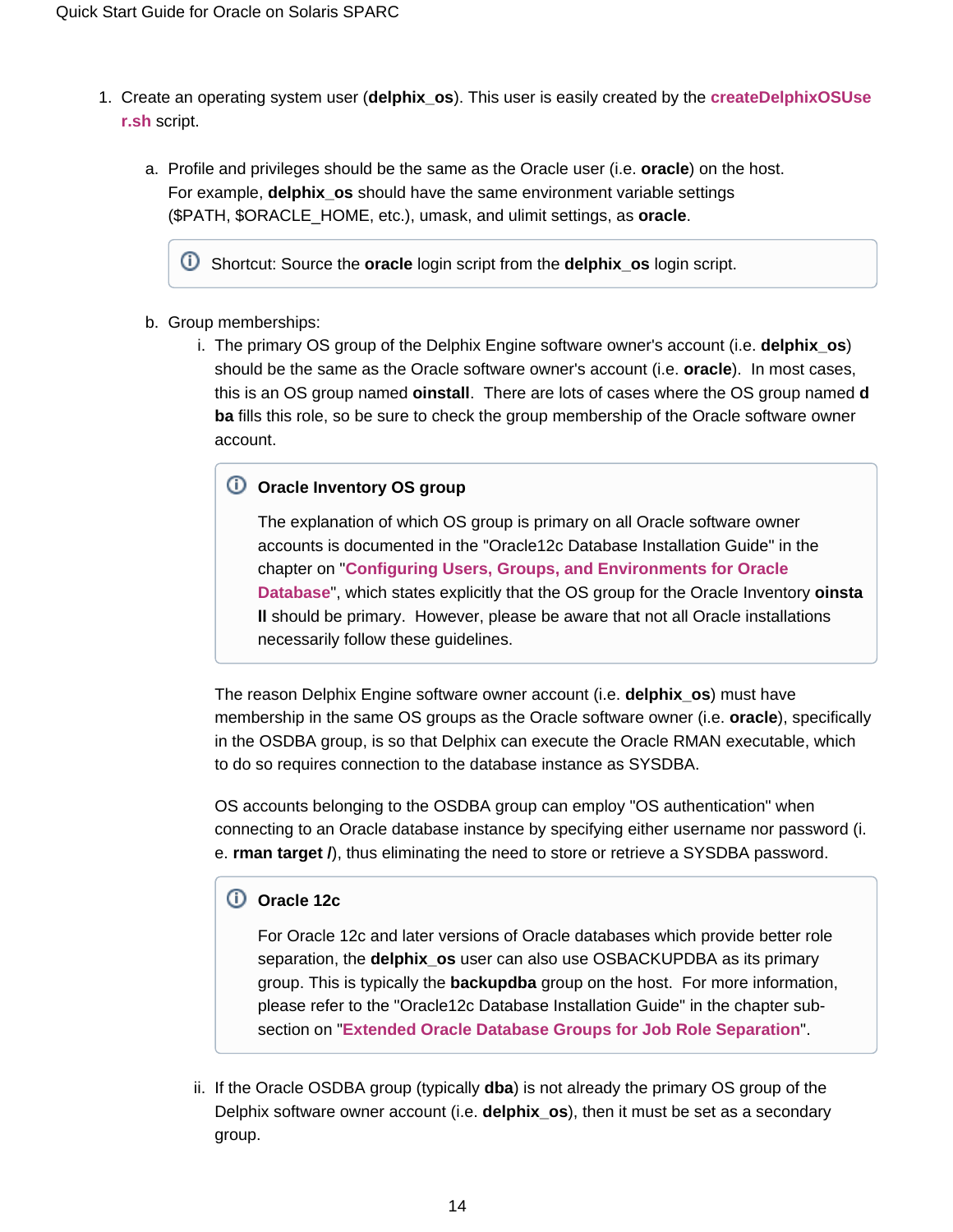iii. If the Oracle ASM ownership groups (typically **asmadmin** and **asmdba**) exist on the host, they should be assigned to the Delphix Engine software owner account (i.e. **delphix\_os**) as secondary groups.

#### **Summary**

An excellent "rule of thumb" to follow is that the setup of OS groups for the Delphix Engine software owner account (i.e. **delphix\_os**) should be the same as for the Oracle software owner account (i.e. **oracle**).

- 2. There must be a directory on the target host where the Delphix Engine Toolkit can be installed, for example: /var/opt/delphix/Toolkit.
	- a. The **delphix\_os** user and primary OS group (i.e. **oinstall** or **dba**) must own the directory.
	- b. The directory must have permissions -rwxrwx--- (0770), but you can also use more permissive settings.
	- c. The directory should have 1.5GB of available storage: 400MB for the toolkit and 400MB for the set of logs generated by each client that runs out of the toolkit.
- 3. There must be a directory (e.g. "/delphix" or "/mnt/provision/") that will be used as a container for the NFS mount points that are created when provisioning a VDB to the target host.
	- a. The **delphix\_os** user and primary OS group (i.e. **oinstall** or **dba**) must own the directory.
	- b. The directory must have permissions -rwxrwx--- (0770), but you can also use more permissive settings.
	- c. There is no requirement for space in this directory, because NFS mount points take up no space
	- d. There must be no symbolic links in the path of this directory, because NFS can mount into a directory with symlinks in it's path, but cannot unmount.
	- e. It is permissible to use the Delphix Engine Toolkit directory (*see above*) for this purpose, as that mandatory directory already has the proper permissions and ownership.
- 4. The following permissions are usually granted via sudo authorization of the commands. See **[Sudo](https://docs.delphix.com/display/DOCS537/Sudo+Privilege+Requirements+for+Oracle+Environments)  [Privilege Requirements for Oracle Environments](https://docs.delphix.com/display/DOCS537/Sudo+Privilege+Requirements+for+Oracle+Environments)** for further explanation of the commands, and **[Sudo](https://docs.delphix.com/display/DOCS537/Sudo+File+Configuration+Examples+for+Oracle+Environments) [File Configuration Examples for Oracle Environments](https://docs.delphix.com/display/DOCS537/Sudo+File+Configuration+Examples+for+Oracle+Environments)** for examples of the /etc/sudoers file on different operating systems.
	- a. Permission to run mount, umount, mkdir, rmdir as super-user.
	- b. Permission to run pargs on Solaris hosts and ps on AIX, HP-UX, Linux hosts, as super-user.
	- c. If the target host is an AIX system, permission to run the nfso command as super-user.
- 5. Write permission to the \$ORACLE\_HOME/dbs directory (i.e. chmod g+w \$ORACLE\_HOME/dbs)
- 6. An Oracle listener process should be running on the target host. The listener's version should be equal to or greater than the highest Oracle version that will be used to provision a VDB.
- 7. As the Delphix Engine uses NFSv3 for mounting target host filesystems, the prerequisite packages to support NFSv3 client communication are required for normal operation, and the required services to support NFS client communications (including file locking) must be running. This includes: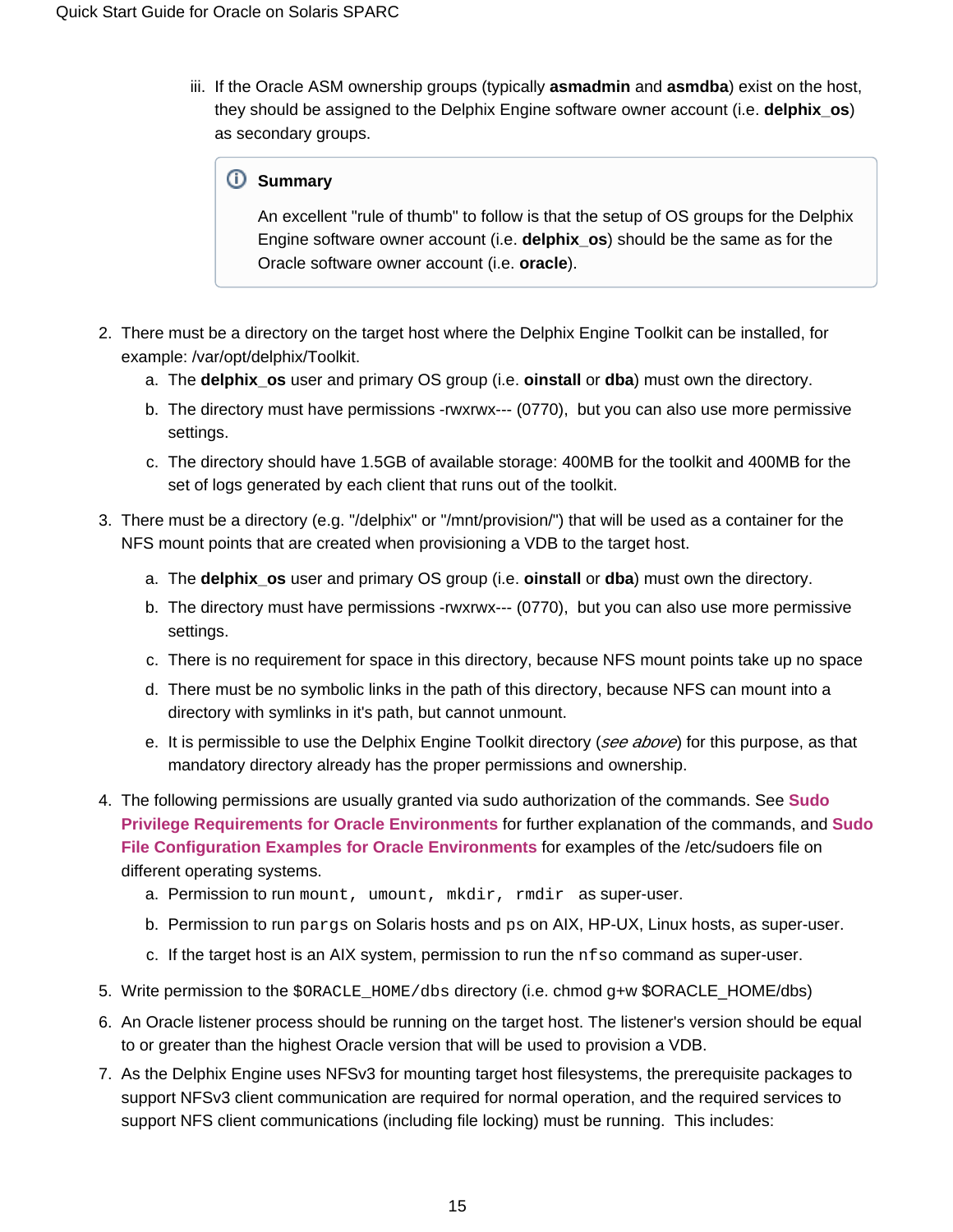- i. portmapper / rpcbind
- ii. status daemon (rpc.statd)
- iii. NFS lock manager (rpc.lockd/lockmgr)
- 8. The Delphix Engine must be able to make an SSH connection to the target host (typically port 22).

On a Solaris host, **gtar** must be installed. Delphix uses gtar to handle long file names when extracting the toolkit files into the toolkit directory on a Solaris host. The qtar binary should be installed in one of the following directories:

- /**[bin:/usr](http://bin/usr)**
- /**[bin:/sbin:/usr](http://bin/sbin:/usr)**
- /**[sbin:/usr/contrib](http://sbin/usr/contrib)**
- /**[bin:/usr/sfw](http://bin/usr/sfw)**
- /**[bin:/opt/sfw](http://bin/opt/sfw)**
- /**[bin:/opt/csw/bin](http://bin/opt/csw/bin)**

### **Deploy Hostchecker to Validate Delphix Requirements**

- 1. Download the appropriate **HostChecker tarball** for your engine from **<https://download.delphix.com/>**. T arballs follow the naming convention "hostchecker\_<OS>\_<processor>.tar". For example, if you are validating a linux x86 host you should download the hostchecker\_linux\_x86.tar tarball.
- 2. Create a working directory and extract the **HostChecker files** from the **HostChecker tarball**.

```
mkdir dlpx-host-checker
cd dlpx-host-checker/
tar -xf hostchecker_linux_x86.tar
```
3. Run the sh script contained within:

sh hostchecker.sh

This will extract the JDK included in the tarball (if necessary) and invoke the HostChecker.

```
ora10205@bbdhcp:/home/ora10205/hostchecker-> sh hostchecker.sh
Extracting the JDK from the tarball jdk-6u45-linux-i586.tar.gz.
```
#### **Don't Run as Root**

∽

Do not run the HostChecker as root; this will cause misleading or incorrect results from many of the checks.

4. Select which **checks** you want to run.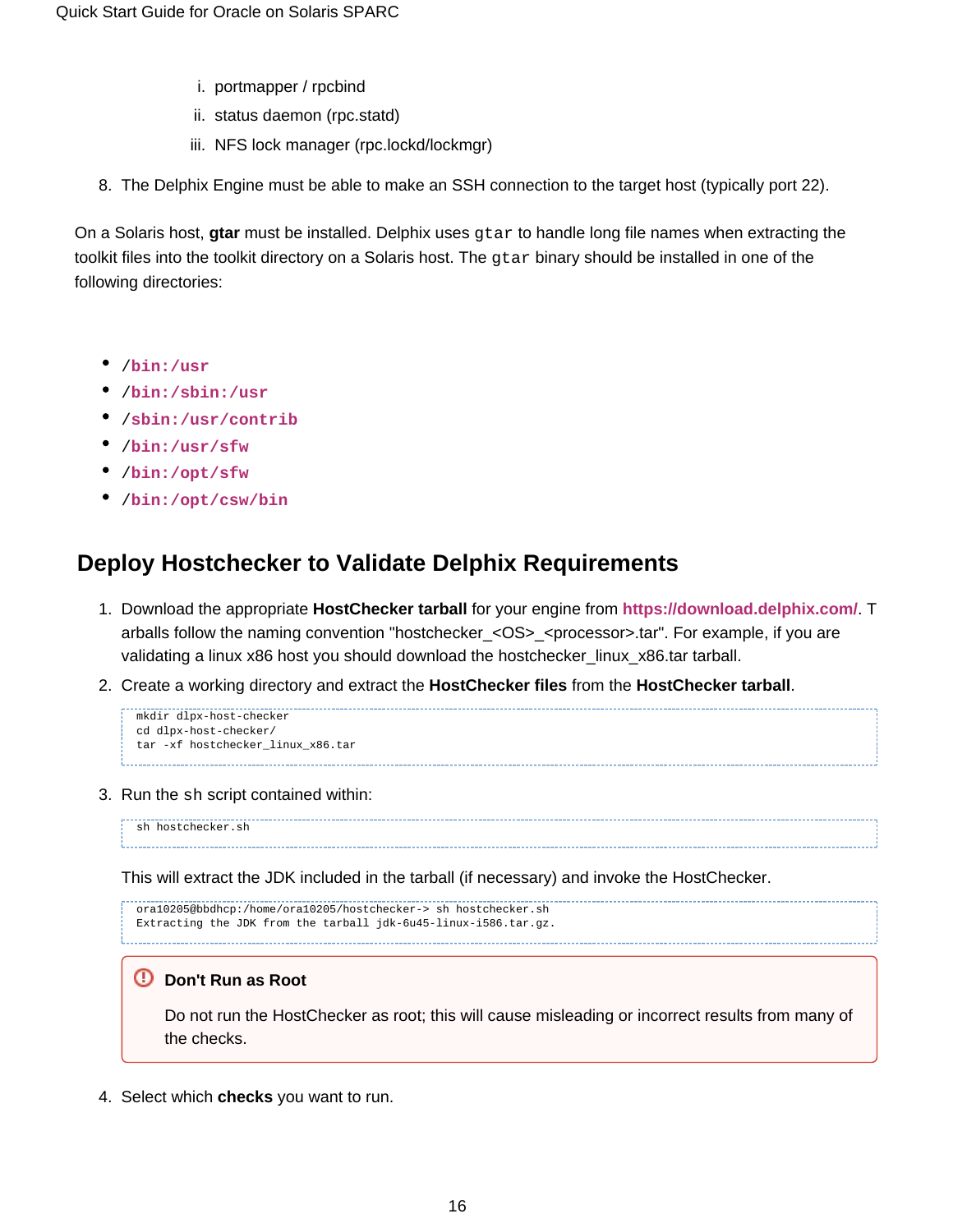#### **⊘** Run Tests without the Interface

You can also run checks without spawning the interface. Enter  $-\text{help}$  to get a list of arguments you can pass to the HostChecker.

- 5. As the checks are made, enter the requested **arguments**.
- 6. Read the output of the check.

The general format is that severity increases as you scroll down the output. First comes informational output, then warnings, then errors.

#### **Internal Errors**

If you see a message that starts with Internal Error, forward it to Delphix Support immediately. This represents a potential bug in the HostChecker, and not necessarily a problem with your environment.

- 7. Error or warning messages will explain any possible problems and how to address them. Resolve the issues that the HostChecker describes. Do not be surprised or undo your work if more errors appear the next time you run HostChecker, because the error you just fixed may have been masking other problems.
- 8. Repeat steps 3 7 until all the checks return no errors or warnings.

### **Adding Oracle Source and Target Environments**

Follow the steps below to add **both** source and target environments for Oracle.

- 1. Login to the **Delphix Management** application.
- 2. Click **Manage**.
- 3. Select **Environments**.
- 4. Click the **Plus** icon next to **Environments**.
- 5. In the **Add Environment** dialog, select **Unix/Linux**.
- 6. Select **Standalone Host** or **Oracle Cluster**, depending on the type of environment you are adding.
- 7. For standalone Oracle environments enter the **Host IP** address.
- 8. For Oracle RAC environments, enter the **Node Address** and **Cluster Home.**
- 9. Enter an optional **Name** for the environment.
- 10. Enter the **SSH** port. The default value is **22**.
- 11. Enter a **Username** for the environment. See **[Requirements for Oracle Target Hosts and Databases](https://docs.delphix.com/display/DOCS537/Requirements+for+Oracle+Target+Hosts+and+Databases)** for more information on the required privileges for the environment user.

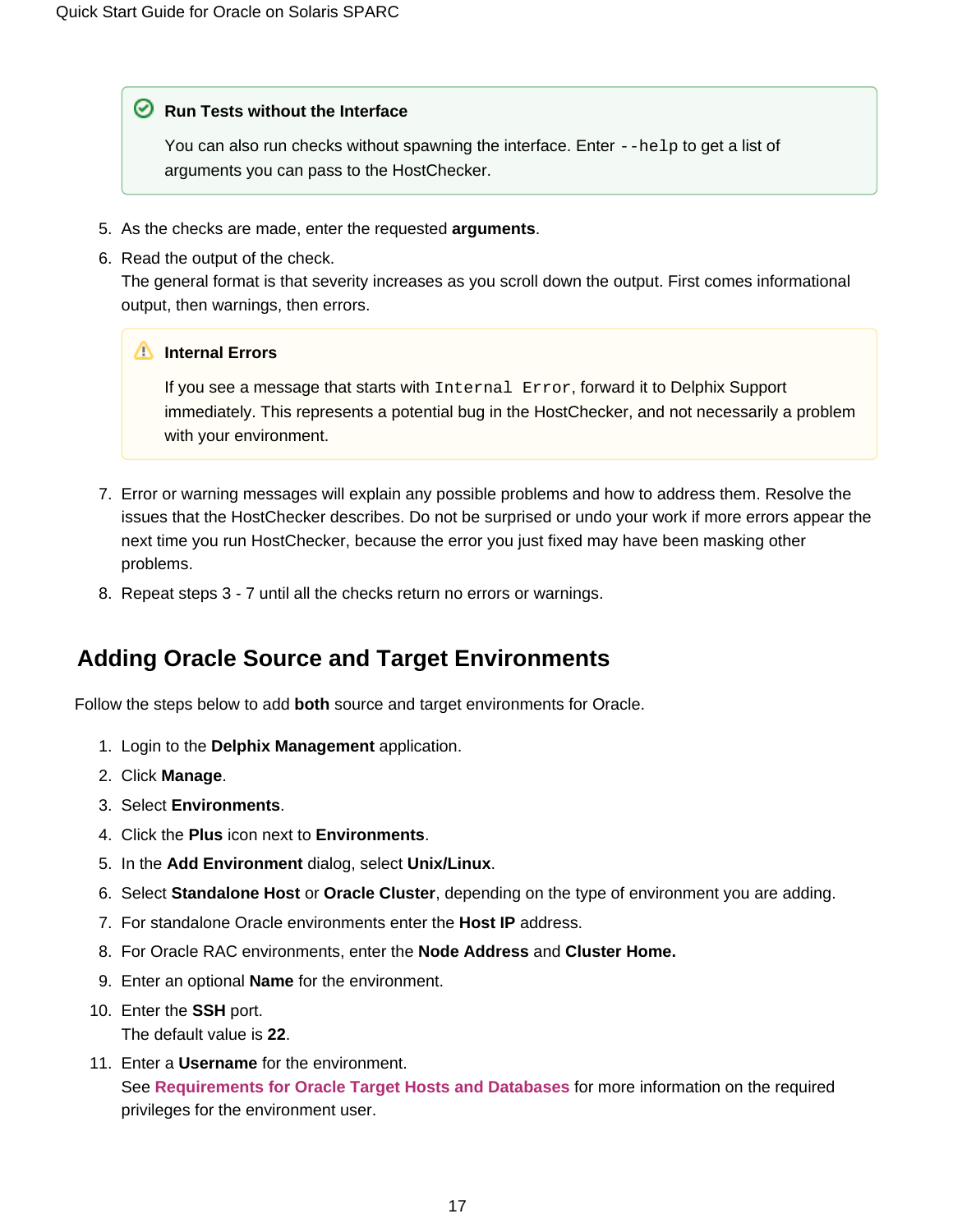#### 12. Select a **Login Type**.

For **Password**, enter the password associated with the user in Step 10.

#### **Using Public Key Authentication**

If you want to use public key encryption for logging into your Unix-based environment:

- a. Select **Public Key** for the **Login Type.**
- b. Click **View Public Key**.
- c. Copy the public key that is displayed, and append it to the end of your  $\sim$  / . ssh /authorized\_keys file. If this file does not exist, you will need to create it.
	- i. Run chmod 600 authorized\_keys to enable read and write privileges for your user.
	- ii. Run chmod 755 ~ to make your home directory writable only by your user.

The public key needs to be added only once per user and per environment.

- 13. For **Password Login**, click **Verify Credentials** to test the username and password.
- 14. Enter a **Toolkit Path**.

The toolkit directory stores scripts used for Delphix Engine operations, and should have a persistent working directory rather than a temporary one. The toolkit directory will have a separate sub-directory for each database instance. The toolkit path must have 0770 permissions and at least 345MB of free space.

15. Click **Submit**.

### **Linking an Oracle Data Source**

- 1. Login to the **Delphix Management** application.
- 2. Click **Manage**.
- 3. Select **Datasets**.
- 4. Click the **plus** icon.
- 5. Select **Add dSource**.
- 6. In the **Add dSource** wizard, select the source database.

#### **C** Changing the Environment User

If you need to change or add an environment user for the source database, see **[Managing](https://docs.delphix.com/display/DOCS537/Managing+Oracle+Environment+Users)  [Oracle Environment Users](https://docs.delphix.com/display/DOCS537/Managing+Oracle+Environment+Users)**.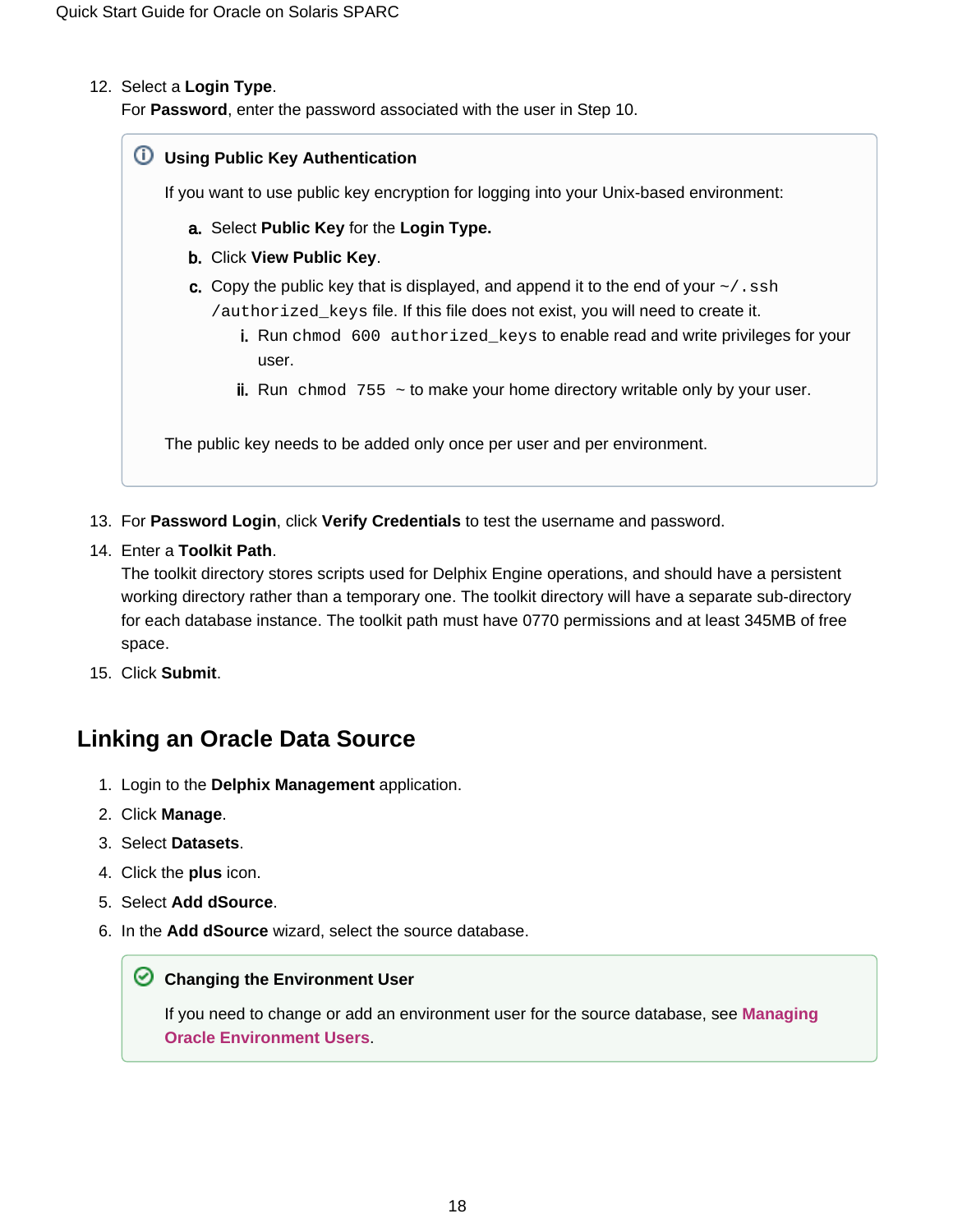- 7. Enter your login credentials for the source database and click **Verify Credentials**. If you are linking a mounted standby, Click **Next**. See the topics under **[Linking Oracle Physical](https://docs.delphix.com/display/DOCS537/Linking+Oracle+Physical+Standby+Databases)  [Standby Databases](https://docs.delphix.com/display/DOCS537/Linking+Oracle+Physical+Standby+Databases)** for more information about how the Delphix Engine uses non-SYS login credentials.
- 8. Enter an name for your dSource.
- 9. Select a **Database Group** for the dSource.
- 10. Click **Next**.

Adding a dSource to a database group lets you set Delphix Domain user permissions for that database and its objects, such as snapshots. See the topics under **[Users, Permissions, and Policies](https://docs.delphix.com/display/DOCS537/Users%2C+Permissions%2C+and+Policies)** for more information.

- 11. In **Add dSource/Add Environment wizard**, you can set the **Toolkit Path** to /tmp (or any unused directory).
- 12. Select an **Initial Load** option.

By default, the initial load takes place upon completion of the linking process. Alternatively, you can set the initial load to take place according to the SnapSync policy, for example if you want the initial load to take place when the source database is not in use, or after a set of operations have taken place.

13. Select a **SnapSync** policy.

For more information, see **[Advanced Data Management Settings for Oracle dSources](https://docs.delphix.com/display/DOCS537/Advanced+Data+Management+Settings+for+Oracle+dSources)**.

- 14. Click **Next**.
- 15. Review the **dSource Configuration** and **Data Management** information, and then click **Submit**. The Delphix Engine will initiate two jobs, **DB\_Link** and **DB\_Sync,** to create the dSource. You can monitor these jobs by clicking **Active Jobs** in the top menu bar, or by selecting **System > Event Viewer** . When the jobs have successfully completed, the database icon will change to a dSource icon on the **Environments > Databases** screen, and the dSource will be added to the list of **Datasets** under its assigned group.

After you have created a dSource, you can view information about it on the dSource's **Configuration** tab, where you can also modify its policies and permissions. The **Configuration** tab provides information such as the **Source Database** and **Data Management** configuration. For more information, see **[Advanced Data Management Settings for Oracle dSources](https://docs.delphix.com/display/DOCS537/Advanced+Data+Management+Settings+for+Oracle+dSources)**.

### **Provisioning an Oracle VDB**

- 1. Login to the **Delphix Management** application.
- 2. Select **Manage > Datasets**.
- 3. In the **Datasets** panel on the left-hand side, click the **group** containing the dSource or VDB from which you want to provision.
- 4. Click the **TimeFlow** tab.
- 5. Select a **snapshot**.

For more information on provisioning options, see **Provisioning by Snapshot and LogSync** in this topic.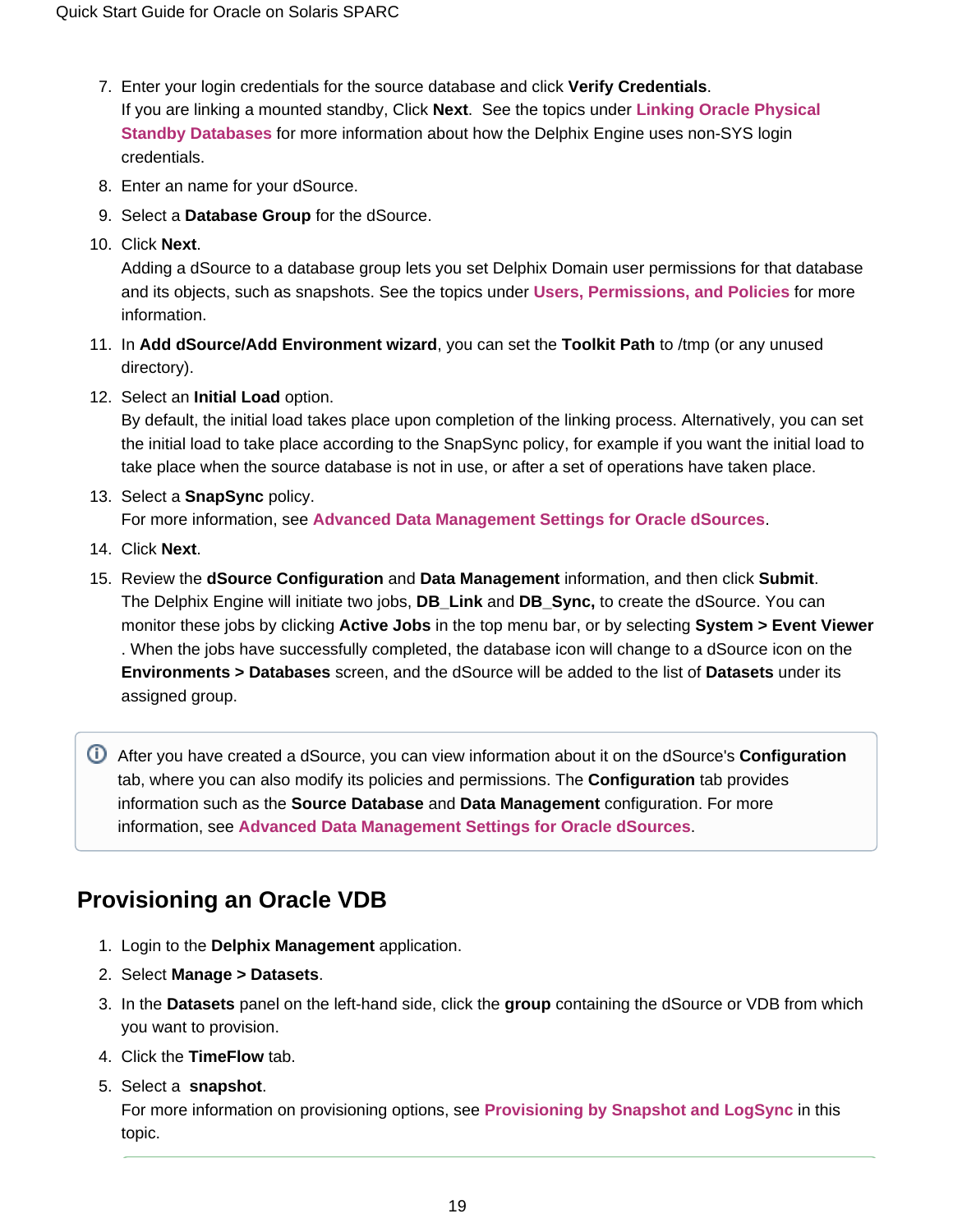- You can take a snapshot of the dSource from which to provision. To do so, click the **Camera** icon.
- 6. **Optional:** Select to open LogSync timeline.

|                             |    | Status              |    |              | Configuration                 |    |           |                                                                |
|-----------------------------|----|---------------------|----|--------------|-------------------------------|----|-----------|----------------------------------------------------------------|
|                             |    | View: All snapshots |    |              |                               |    |           |                                                                |
| JAN 3, 2019<br>$\checkmark$ |    |                     |    |              |                               |    |           | 1 Snapshot                                                     |
| இ                           |    |                     |    |              | Jan 3, 2019 1:37:07 PM        |    |           | $\Box$<br>O.<br>$\blacktriangleleft$<br>$\times$<br>$_{\odot}$ |
|                             | ≺  |                     |    | January 2019 |                               |    | >         |                                                                |
|                             | 30 | 31                  | 01 | 02           | Sun Mon Tue Wed Thu Fri<br>03 | 04 | Sat<br>05 | 37:07 PM                                                       |
| $\bullet$                   | 06 | 07                  | 08 | 09           | 10                            | 11 | 12        |                                                                |
|                             | 13 | 14                  | 15 | 16           | 17                            | 18 | 19        |                                                                |
| JAN 2,<br>$\checkmark$      | 20 | 21                  | 22 | 23           | 24                            | 25 | 26        | 1 Snapshot                                                     |
|                             | 27 | 28                  | 29 | 30           | 31                            | 01 | 02        |                                                                |
| $\mathbf{C}$                | 03 | 04                  | 05 | 06           | 07                            | 08 | 09        |                                                                |
|                             |    |                     |    |              |                               |    | Close     | <b>Refresh Point</b>                                           |

- 7. Select  $\Theta$  to provision from a point of time within a snapshot. You can select by date or time.
- 8. Click **D** and the **Provision VDB** wizard will open:
	- a. For **Oracle Single Instance** the fields **Installation Home**, **Database Unique Name**, **SID**, **Databa se Name**, **Mount Base**, and **Environment User** will auto-populate with information from the parent.
	- b. For **Oracle RAC** the fields **Installation Home**, **Database Unique Name**, **SID**, **Database Name**, **Mount Base**, **Instance Number, Instance Name** and **Environment User** will auto-populate with information from the parent.

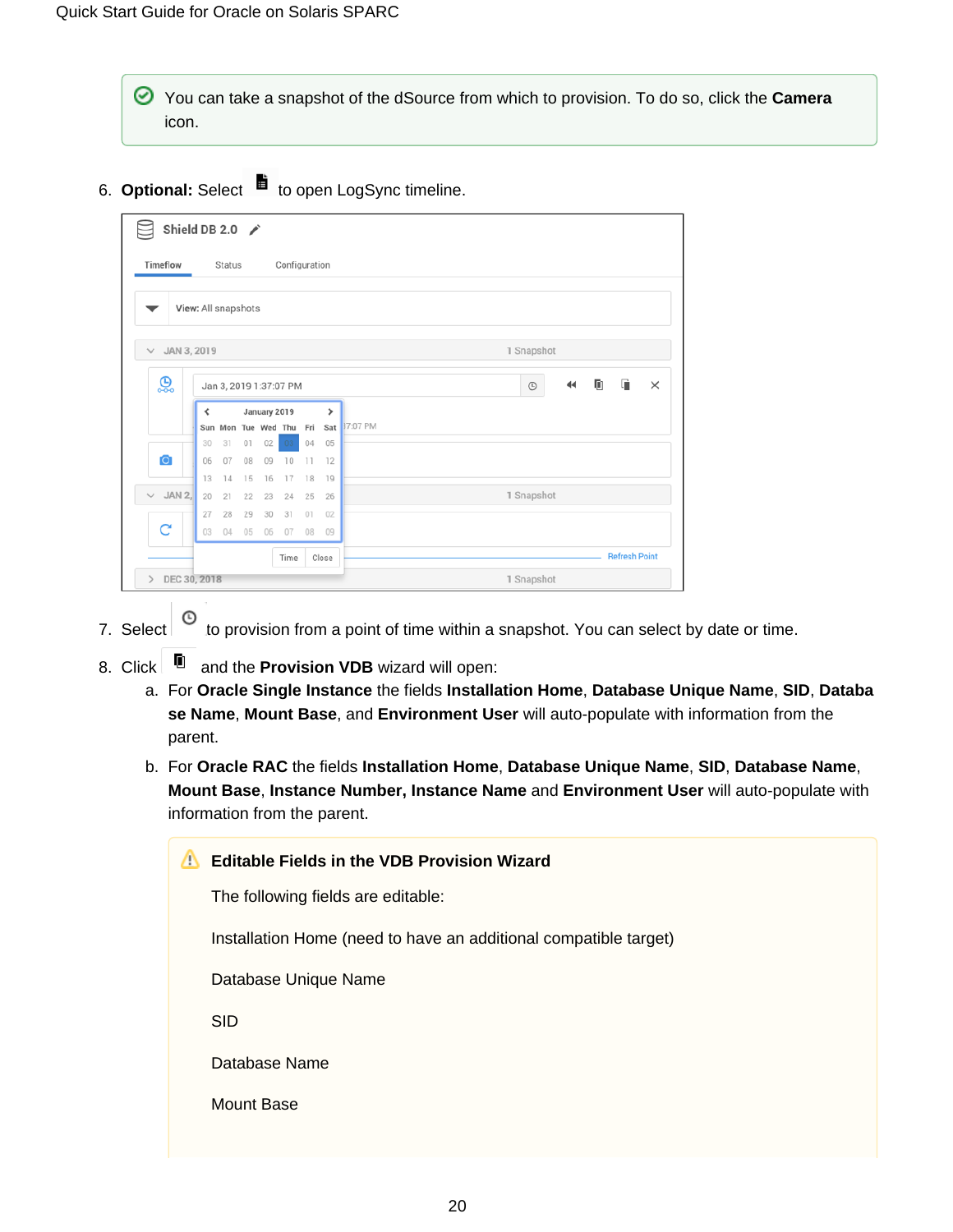Instance Number (RAC Only)

Instance Name (RAC Only)

- 9. If you need to add a new target environment for the VDB, click the green **Plus** icon next to the **Filter Target** field, and follow the instructions in **[Adding an Oracle Single Instance or RAC Environment](https://docs.delphix.com/display/DOCS537/Adding+an+Oracle+Single+Instance+or+RAC+Environment)** .
- 10. Review the information for **Installation Home**, **Database Unique Name**, **SID**, and **Database Name**. Edit as necessary.
- 11. Review the **Mount Base** and **Environment User**. Edit as necessary. The Environment User must have permissions to write to the specified Mount Base, as described in **[Req](https://docs.delphix.com/display/DOCS537/Requirements+for+Oracle+Target+Hosts+and+Databases) [uirements for Oracle Target Hosts and Databases](https://docs.delphix.com/display/DOCS537/Requirements+for+Oracle+Target+Hosts+and+Databases)**. You may also want to create a new writeable directory in the target environment with the correct permissions and use that as the Mount Base for the VDB.
- 12. Select **Provide Privileged Credentials** if you want to use login credentials on the target environment that are different from those associated with the **Environment User**.
- 13. Click **Advanced** to customize the VDB online log size and log groups, archivelog mode, local\_listener parameter (TCP/IPC protocol addresses), additional VDB configuration settings or file mappings, or custom environment variables. For more information, see **[Customizing Oracle VDB Configuration Settings](https://docs.delphix.com/display/DOCS537/Customizing+Oracle+VDB+Configuration+Settings)**, **[Customizing VDB File](https://docs.delphix.com/display/DOCS537/Customizing+VDB+File+Mappings)  [Mappings](https://docs.delphix.com/display/DOCS537/Customizing+VDB+File+Mappings)**, and **[Customizing Oracle VDB Environment Variables](https://docs.delphix.com/display/DOCS537/Customizing+Oracle+VDB+Environment+Variables)**.
	- If you are provisioning to a target environment that is running a Linux OS, you will need to compare the SGA\_TARGET configuration parameter with the shared memory size in /dev/shm. The shared memory configured on the target host should match the SGA memory target. You can check the Linux OS shared memory size with the command df -k /dev/shm and the SGA\_TARGET configuration parameter by opening the **Advanced** settings and then finding the value for SGA\_TARGET under **VDB Configuration Templates**.
- 14. Click **Next**.
- 15. Select a **Target Group** for the VDB.
- 16. Enable Auto VDB Restart to allow the VDB to be automatically restarted when target host reboot is detected by Delphix.
- 17. Click Next.
- 18. Select a **Snapshot Policy** for the VDB.
- 19. Click **Next**.
- 20. Enter any operations that should be run at Hooks during the provisioning process. For more information, see **[Customizing Oracle Management with Hook Operations](https://docs.delphix.com/display/DOCS537/Customizing+Oracle+Management+with+Hook+Operations)**.
- 21. Click **Next**.
- 22. Click **Submit**.

When provisioning starts, you can review the progress of the job by selecting the VDB and clicking on the **Stat us** tab, or by selecting **Manage/Dashboards** and viewing the **Job History** panel. Alternatively, you could see